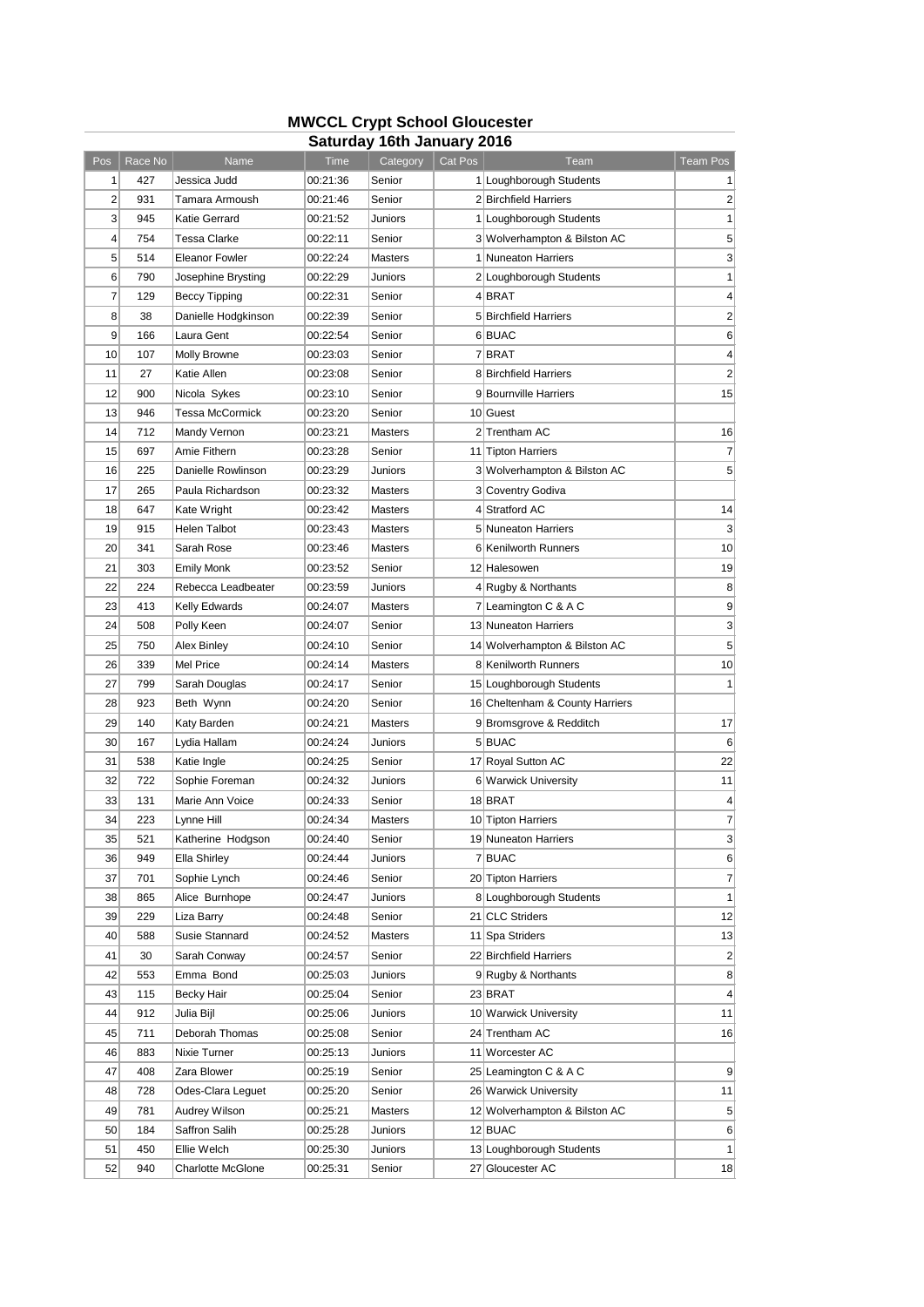| 54<br>141<br>Tamara Freeman<br>17<br>00:25:38<br>Senior<br>28 Bromsgrove & Redditch<br>55<br>577<br>Sharon McGarrv<br>00:25:39<br>13 Solihull & Small Heath<br>Masters<br>15<br>56<br>Linda Howell<br>14 Bournville Harriers<br>94<br>00:25:41<br>Masters<br>57<br>596<br>Jane Bartholomew<br>15 Sparkhill Harriers<br>26<br>00:25:42<br>Masters<br>8 <sup>1</sup><br>860<br>58<br>Sarah Bennett<br>00:25:43<br>Senior<br>29 Rugby & Northants<br>5 <sup>1</sup><br>59<br>768<br>15 Wolverhampton & Bilston AC<br>Isher Mander<br>00:25:44<br>Juniors<br>60<br>825<br>Tamara Hardman<br>8<br>00:25:45<br>Senior<br>30 Rugby & Northants<br>$\overline{2}$<br>61<br>46<br>Ellie Stevens<br>31 Birchfield Harriers<br>00:25:46<br>Senior<br>$\vert 4 \vert$<br>62<br>16 BRAT<br>101<br>Christine Bertram<br>00:25:46<br>Masters<br>63<br>581<br>17 Spa Striders<br>13<br>Kate Gadsby<br>00:25:47<br>Masters<br>$\vert 9 \vert$<br>64<br>415<br>18 Leamington C & A C<br>Jenny Jeeves<br>00:25:57<br>Masters<br>12<br>240<br>32 CLC Striders<br>65<br>Rachel Vines<br>00:26:05<br>Senior<br>66<br>233<br>33 CLC Striders<br>12<br>Karlien Heyrman<br>00:26:06<br>Senior<br>14<br>67<br>643<br>34 Stratford AC<br>Hannah Spriggs<br>00:26:14<br>Senior<br>23<br>68<br>17<br>Sarah Armstrong<br>00:26:16<br>19 Amazing Feet<br>Masters<br>78<br><b>Emily Seward</b><br>00:26:19<br>20 Black Pear Joggers<br>24<br>69<br>Masters<br>21 CLC Striders<br>70<br>237<br>Amanda Steer<br>12<br>00:26:24<br>Masters<br>22 Solihull & Small Heath<br>71<br>Rebecca Freeman<br>575<br>00:26:27<br>Masters<br>72<br>580<br>Fiona Edwards<br>35 Spa Striders<br>13<br>00:26:32<br>Senior<br>73<br>504<br>Jill Pittard<br>23 NORTHBROOK<br>20 <sub>l</sub><br>00:26:42<br><b>Masters</b><br>$\overline{7}$<br>74<br>690<br>Penny Barber<br>00:26:43<br>24 Tipton Harriers<br>Masters<br>8<br>75<br>558<br><b>Bethan Goddard</b><br>16 Rugby & Northants<br>00:26:45<br>Juniors<br>$\vert 9 \vert$<br>76<br>411<br>25 Leamington C & A C<br>Angela Chahal<br>00:26:46<br>Masters<br>77<br>21<br>858<br>Tracy Alderson<br>00:26:49<br>26 Dudley & Kingswinford<br>Masters<br>78<br>21<br>287<br>Helen Tromans<br>00:26:50<br>27 Dudley & Kingswinford<br>Masters<br>79<br>592<br>Caroline Whitehouse<br>13<br>00:26:51<br>28 Spa Striders<br>Masters<br>15<br>80<br>29 Bournville Harriers<br>90<br>Laura Gale<br>00:26:57<br>Masters<br>30 Kenilworth Runners<br>10 <sup>1</sup><br>81<br>907<br>Rachael Miller<br>00:26:57<br>Masters<br>82<br>425<br>17 Loughborough Students<br>1 <sup>1</sup><br>Sally Hughes<br>00:26:58<br>Juniors<br>36 Birchfield Harriers<br>$\overline{2}$<br>83<br>50<br>Lizzie Watters<br>00:27:02<br>Senior<br>31 CLC Striders<br>12<br>84<br>235<br>Amelia Mullins<br>00:27:03<br>Masters<br>85<br>645<br>Emma Vickers<br>32 Stratford AC<br> 14 <br>00:27:04<br>Masters<br>347<br>10<br>86<br>Courtney Thornberry<br>37 Kenilworth Runners<br>00:27:08<br>Senior<br>87<br>Fern Hordern<br> 14 <br>635<br>00:27:12<br>33 Stratford AC<br>Masters<br>88<br>941<br>18<br>Grace Vido<br>00:27:14<br>34 Gloucester AC<br>Masters<br>732<br>Naomi Prosser<br>00:27:17<br>38 Warwick University<br>11<br>89<br>Senior<br>308<br>00:27:18<br>35 Halesowen<br>90 <sub>l</sub><br>Wendy Read<br>Masters<br>19<br>124<br>00:27:19<br>18 BRAT<br>$\vert 4 \vert$<br>91<br>Tabby Rogers<br>Juniors<br>92<br>19 Rugby & Northants<br>8 <sup>°</sup><br>562<br>Tilly Lea<br>00:27:20<br>Juniors<br>17<br>93<br>Melanie Hepke<br>36 Bromsgrove & Redditch<br>143<br>00:27:21<br>Masters<br>94<br>715<br>Kate Barber<br>Senior<br>39 Warwick University<br>00:27:27<br>11<br>699<br>Claire Hodgkiss<br>40 Tipton Harriers<br>$\mathbf{z}$<br>95<br>00:27:28<br>Senior<br>37 Rugby & Northants<br>8 <sup>1</sup><br>96<br>557<br>Angela Copson<br>00:27:31<br>Masters<br>Tammy Gisborne<br>41 Kenilworth Runners<br>10 <sup>1</sup><br>97<br>929<br>00:27:33<br>Senior<br>933<br>13<br>98<br>Bethan Gwynn<br>00:27:34<br>Masters<br>38 Spa Striders<br>39 Stratford AC<br>99<br>627<br>Emily Adams<br>00:27:35<br>Masters<br> 14 <br>Evie McDermott<br>42 Warwick University<br>100<br>729<br>00:27:36<br>Senior<br>11<br>101<br>497<br>Cath Fenn<br>40 NORTHBROOK<br>20 <sub>l</sub><br>00:27:37<br>Masters<br>222<br>43 CLC Striders<br>102<br>Patricia Sturgess<br>00:27:39<br>Senior<br>12<br>44 Kenilworth Runners<br>10<br>103<br>332<br>Stef Lunn<br>00:27:39<br>Senior<br>104<br>41 Solihull & Small Heath<br>576<br>Wendy Goldthorp<br>00:27:39<br>Masters<br>27<br>105<br>251<br>Aimee Palace<br>00:27:40<br>Senior<br>45 Cobra<br>106<br>311<br>Sally Spencer<br>00:27:41<br>Masters<br>42 Halesowen<br>19<br>107<br>231<br>00:27:42<br>43 CLC Striders<br>12<br>Zoe Gough<br>Masters | 53 | 948 | Lara Philippart | 00:25:37 | Juniors | 14 BUAC | $6 \mid$ |
|---------------------------------------------------------------------------------------------------------------------------------------------------------------------------------------------------------------------------------------------------------------------------------------------------------------------------------------------------------------------------------------------------------------------------------------------------------------------------------------------------------------------------------------------------------------------------------------------------------------------------------------------------------------------------------------------------------------------------------------------------------------------------------------------------------------------------------------------------------------------------------------------------------------------------------------------------------------------------------------------------------------------------------------------------------------------------------------------------------------------------------------------------------------------------------------------------------------------------------------------------------------------------------------------------------------------------------------------------------------------------------------------------------------------------------------------------------------------------------------------------------------------------------------------------------------------------------------------------------------------------------------------------------------------------------------------------------------------------------------------------------------------------------------------------------------------------------------------------------------------------------------------------------------------------------------------------------------------------------------------------------------------------------------------------------------------------------------------------------------------------------------------------------------------------------------------------------------------------------------------------------------------------------------------------------------------------------------------------------------------------------------------------------------------------------------------------------------------------------------------------------------------------------------------------------------------------------------------------------------------------------------------------------------------------------------------------------------------------------------------------------------------------------------------------------------------------------------------------------------------------------------------------------------------------------------------------------------------------------------------------------------------------------------------------------------------------------------------------------------------------------------------------------------------------------------------------------------------------------------------------------------------------------------------------------------------------------------------------------------------------------------------------------------------------------------------------------------------------------------------------------------------------------------------------------------------------------------------------------------------------------------------------------------------------------------------------------------------------------------------------------------------------------------------------------------------------------------------------------------------------------------------------------------------------------------------------------------------------------------------------------------------------------------------------------------------------------------------------------------------------------------------------------------------------------------------------------------------------------------------------------------------------------------------------------------------------------------------------------------------------------------------------------------------------------------------------------------------------------------------------------------------------------------------------------------------------------------------------------------------------------------------------------------------------------------------------------------------------------------------------------------------------------------------|----|-----|-----------------|----------|---------|---------|----------|
|                                                                                                                                                                                                                                                                                                                                                                                                                                                                                                                                                                                                                                                                                                                                                                                                                                                                                                                                                                                                                                                                                                                                                                                                                                                                                                                                                                                                                                                                                                                                                                                                                                                                                                                                                                                                                                                                                                                                                                                                                                                                                                                                                                                                                                                                                                                                                                                                                                                                                                                                                                                                                                                                                                                                                                                                                                                                                                                                                                                                                                                                                                                                                                                                                                                                                                                                                                                                                                                                                                                                                                                                                                                                                                                                                                                                                                                                                                                                                                                                                                                                                                                                                                                                                                                                                                                                                                                                                                                                                                                                                                                                                                                                                                                                                                                             |    |     |                 |          |         |         |          |
|                                                                                                                                                                                                                                                                                                                                                                                                                                                                                                                                                                                                                                                                                                                                                                                                                                                                                                                                                                                                                                                                                                                                                                                                                                                                                                                                                                                                                                                                                                                                                                                                                                                                                                                                                                                                                                                                                                                                                                                                                                                                                                                                                                                                                                                                                                                                                                                                                                                                                                                                                                                                                                                                                                                                                                                                                                                                                                                                                                                                                                                                                                                                                                                                                                                                                                                                                                                                                                                                                                                                                                                                                                                                                                                                                                                                                                                                                                                                                                                                                                                                                                                                                                                                                                                                                                                                                                                                                                                                                                                                                                                                                                                                                                                                                                                             |    |     |                 |          |         |         |          |
|                                                                                                                                                                                                                                                                                                                                                                                                                                                                                                                                                                                                                                                                                                                                                                                                                                                                                                                                                                                                                                                                                                                                                                                                                                                                                                                                                                                                                                                                                                                                                                                                                                                                                                                                                                                                                                                                                                                                                                                                                                                                                                                                                                                                                                                                                                                                                                                                                                                                                                                                                                                                                                                                                                                                                                                                                                                                                                                                                                                                                                                                                                                                                                                                                                                                                                                                                                                                                                                                                                                                                                                                                                                                                                                                                                                                                                                                                                                                                                                                                                                                                                                                                                                                                                                                                                                                                                                                                                                                                                                                                                                                                                                                                                                                                                                             |    |     |                 |          |         |         |          |
|                                                                                                                                                                                                                                                                                                                                                                                                                                                                                                                                                                                                                                                                                                                                                                                                                                                                                                                                                                                                                                                                                                                                                                                                                                                                                                                                                                                                                                                                                                                                                                                                                                                                                                                                                                                                                                                                                                                                                                                                                                                                                                                                                                                                                                                                                                                                                                                                                                                                                                                                                                                                                                                                                                                                                                                                                                                                                                                                                                                                                                                                                                                                                                                                                                                                                                                                                                                                                                                                                                                                                                                                                                                                                                                                                                                                                                                                                                                                                                                                                                                                                                                                                                                                                                                                                                                                                                                                                                                                                                                                                                                                                                                                                                                                                                                             |    |     |                 |          |         |         |          |
|                                                                                                                                                                                                                                                                                                                                                                                                                                                                                                                                                                                                                                                                                                                                                                                                                                                                                                                                                                                                                                                                                                                                                                                                                                                                                                                                                                                                                                                                                                                                                                                                                                                                                                                                                                                                                                                                                                                                                                                                                                                                                                                                                                                                                                                                                                                                                                                                                                                                                                                                                                                                                                                                                                                                                                                                                                                                                                                                                                                                                                                                                                                                                                                                                                                                                                                                                                                                                                                                                                                                                                                                                                                                                                                                                                                                                                                                                                                                                                                                                                                                                                                                                                                                                                                                                                                                                                                                                                                                                                                                                                                                                                                                                                                                                                                             |    |     |                 |          |         |         |          |
|                                                                                                                                                                                                                                                                                                                                                                                                                                                                                                                                                                                                                                                                                                                                                                                                                                                                                                                                                                                                                                                                                                                                                                                                                                                                                                                                                                                                                                                                                                                                                                                                                                                                                                                                                                                                                                                                                                                                                                                                                                                                                                                                                                                                                                                                                                                                                                                                                                                                                                                                                                                                                                                                                                                                                                                                                                                                                                                                                                                                                                                                                                                                                                                                                                                                                                                                                                                                                                                                                                                                                                                                                                                                                                                                                                                                                                                                                                                                                                                                                                                                                                                                                                                                                                                                                                                                                                                                                                                                                                                                                                                                                                                                                                                                                                                             |    |     |                 |          |         |         |          |
|                                                                                                                                                                                                                                                                                                                                                                                                                                                                                                                                                                                                                                                                                                                                                                                                                                                                                                                                                                                                                                                                                                                                                                                                                                                                                                                                                                                                                                                                                                                                                                                                                                                                                                                                                                                                                                                                                                                                                                                                                                                                                                                                                                                                                                                                                                                                                                                                                                                                                                                                                                                                                                                                                                                                                                                                                                                                                                                                                                                                                                                                                                                                                                                                                                                                                                                                                                                                                                                                                                                                                                                                                                                                                                                                                                                                                                                                                                                                                                                                                                                                                                                                                                                                                                                                                                                                                                                                                                                                                                                                                                                                                                                                                                                                                                                             |    |     |                 |          |         |         |          |
|                                                                                                                                                                                                                                                                                                                                                                                                                                                                                                                                                                                                                                                                                                                                                                                                                                                                                                                                                                                                                                                                                                                                                                                                                                                                                                                                                                                                                                                                                                                                                                                                                                                                                                                                                                                                                                                                                                                                                                                                                                                                                                                                                                                                                                                                                                                                                                                                                                                                                                                                                                                                                                                                                                                                                                                                                                                                                                                                                                                                                                                                                                                                                                                                                                                                                                                                                                                                                                                                                                                                                                                                                                                                                                                                                                                                                                                                                                                                                                                                                                                                                                                                                                                                                                                                                                                                                                                                                                                                                                                                                                                                                                                                                                                                                                                             |    |     |                 |          |         |         |          |
|                                                                                                                                                                                                                                                                                                                                                                                                                                                                                                                                                                                                                                                                                                                                                                                                                                                                                                                                                                                                                                                                                                                                                                                                                                                                                                                                                                                                                                                                                                                                                                                                                                                                                                                                                                                                                                                                                                                                                                                                                                                                                                                                                                                                                                                                                                                                                                                                                                                                                                                                                                                                                                                                                                                                                                                                                                                                                                                                                                                                                                                                                                                                                                                                                                                                                                                                                                                                                                                                                                                                                                                                                                                                                                                                                                                                                                                                                                                                                                                                                                                                                                                                                                                                                                                                                                                                                                                                                                                                                                                                                                                                                                                                                                                                                                                             |    |     |                 |          |         |         |          |
|                                                                                                                                                                                                                                                                                                                                                                                                                                                                                                                                                                                                                                                                                                                                                                                                                                                                                                                                                                                                                                                                                                                                                                                                                                                                                                                                                                                                                                                                                                                                                                                                                                                                                                                                                                                                                                                                                                                                                                                                                                                                                                                                                                                                                                                                                                                                                                                                                                                                                                                                                                                                                                                                                                                                                                                                                                                                                                                                                                                                                                                                                                                                                                                                                                                                                                                                                                                                                                                                                                                                                                                                                                                                                                                                                                                                                                                                                                                                                                                                                                                                                                                                                                                                                                                                                                                                                                                                                                                                                                                                                                                                                                                                                                                                                                                             |    |     |                 |          |         |         |          |
|                                                                                                                                                                                                                                                                                                                                                                                                                                                                                                                                                                                                                                                                                                                                                                                                                                                                                                                                                                                                                                                                                                                                                                                                                                                                                                                                                                                                                                                                                                                                                                                                                                                                                                                                                                                                                                                                                                                                                                                                                                                                                                                                                                                                                                                                                                                                                                                                                                                                                                                                                                                                                                                                                                                                                                                                                                                                                                                                                                                                                                                                                                                                                                                                                                                                                                                                                                                                                                                                                                                                                                                                                                                                                                                                                                                                                                                                                                                                                                                                                                                                                                                                                                                                                                                                                                                                                                                                                                                                                                                                                                                                                                                                                                                                                                                             |    |     |                 |          |         |         |          |
|                                                                                                                                                                                                                                                                                                                                                                                                                                                                                                                                                                                                                                                                                                                                                                                                                                                                                                                                                                                                                                                                                                                                                                                                                                                                                                                                                                                                                                                                                                                                                                                                                                                                                                                                                                                                                                                                                                                                                                                                                                                                                                                                                                                                                                                                                                                                                                                                                                                                                                                                                                                                                                                                                                                                                                                                                                                                                                                                                                                                                                                                                                                                                                                                                                                                                                                                                                                                                                                                                                                                                                                                                                                                                                                                                                                                                                                                                                                                                                                                                                                                                                                                                                                                                                                                                                                                                                                                                                                                                                                                                                                                                                                                                                                                                                                             |    |     |                 |          |         |         |          |
|                                                                                                                                                                                                                                                                                                                                                                                                                                                                                                                                                                                                                                                                                                                                                                                                                                                                                                                                                                                                                                                                                                                                                                                                                                                                                                                                                                                                                                                                                                                                                                                                                                                                                                                                                                                                                                                                                                                                                                                                                                                                                                                                                                                                                                                                                                                                                                                                                                                                                                                                                                                                                                                                                                                                                                                                                                                                                                                                                                                                                                                                                                                                                                                                                                                                                                                                                                                                                                                                                                                                                                                                                                                                                                                                                                                                                                                                                                                                                                                                                                                                                                                                                                                                                                                                                                                                                                                                                                                                                                                                                                                                                                                                                                                                                                                             |    |     |                 |          |         |         |          |
|                                                                                                                                                                                                                                                                                                                                                                                                                                                                                                                                                                                                                                                                                                                                                                                                                                                                                                                                                                                                                                                                                                                                                                                                                                                                                                                                                                                                                                                                                                                                                                                                                                                                                                                                                                                                                                                                                                                                                                                                                                                                                                                                                                                                                                                                                                                                                                                                                                                                                                                                                                                                                                                                                                                                                                                                                                                                                                                                                                                                                                                                                                                                                                                                                                                                                                                                                                                                                                                                                                                                                                                                                                                                                                                                                                                                                                                                                                                                                                                                                                                                                                                                                                                                                                                                                                                                                                                                                                                                                                                                                                                                                                                                                                                                                                                             |    |     |                 |          |         |         |          |
|                                                                                                                                                                                                                                                                                                                                                                                                                                                                                                                                                                                                                                                                                                                                                                                                                                                                                                                                                                                                                                                                                                                                                                                                                                                                                                                                                                                                                                                                                                                                                                                                                                                                                                                                                                                                                                                                                                                                                                                                                                                                                                                                                                                                                                                                                                                                                                                                                                                                                                                                                                                                                                                                                                                                                                                                                                                                                                                                                                                                                                                                                                                                                                                                                                                                                                                                                                                                                                                                                                                                                                                                                                                                                                                                                                                                                                                                                                                                                                                                                                                                                                                                                                                                                                                                                                                                                                                                                                                                                                                                                                                                                                                                                                                                                                                             |    |     |                 |          |         |         |          |
|                                                                                                                                                                                                                                                                                                                                                                                                                                                                                                                                                                                                                                                                                                                                                                                                                                                                                                                                                                                                                                                                                                                                                                                                                                                                                                                                                                                                                                                                                                                                                                                                                                                                                                                                                                                                                                                                                                                                                                                                                                                                                                                                                                                                                                                                                                                                                                                                                                                                                                                                                                                                                                                                                                                                                                                                                                                                                                                                                                                                                                                                                                                                                                                                                                                                                                                                                                                                                                                                                                                                                                                                                                                                                                                                                                                                                                                                                                                                                                                                                                                                                                                                                                                                                                                                                                                                                                                                                                                                                                                                                                                                                                                                                                                                                                                             |    |     |                 |          |         |         |          |
|                                                                                                                                                                                                                                                                                                                                                                                                                                                                                                                                                                                                                                                                                                                                                                                                                                                                                                                                                                                                                                                                                                                                                                                                                                                                                                                                                                                                                                                                                                                                                                                                                                                                                                                                                                                                                                                                                                                                                                                                                                                                                                                                                                                                                                                                                                                                                                                                                                                                                                                                                                                                                                                                                                                                                                                                                                                                                                                                                                                                                                                                                                                                                                                                                                                                                                                                                                                                                                                                                                                                                                                                                                                                                                                                                                                                                                                                                                                                                                                                                                                                                                                                                                                                                                                                                                                                                                                                                                                                                                                                                                                                                                                                                                                                                                                             |    |     |                 |          |         |         |          |
|                                                                                                                                                                                                                                                                                                                                                                                                                                                                                                                                                                                                                                                                                                                                                                                                                                                                                                                                                                                                                                                                                                                                                                                                                                                                                                                                                                                                                                                                                                                                                                                                                                                                                                                                                                                                                                                                                                                                                                                                                                                                                                                                                                                                                                                                                                                                                                                                                                                                                                                                                                                                                                                                                                                                                                                                                                                                                                                                                                                                                                                                                                                                                                                                                                                                                                                                                                                                                                                                                                                                                                                                                                                                                                                                                                                                                                                                                                                                                                                                                                                                                                                                                                                                                                                                                                                                                                                                                                                                                                                                                                                                                                                                                                                                                                                             |    |     |                 |          |         |         |          |
|                                                                                                                                                                                                                                                                                                                                                                                                                                                                                                                                                                                                                                                                                                                                                                                                                                                                                                                                                                                                                                                                                                                                                                                                                                                                                                                                                                                                                                                                                                                                                                                                                                                                                                                                                                                                                                                                                                                                                                                                                                                                                                                                                                                                                                                                                                                                                                                                                                                                                                                                                                                                                                                                                                                                                                                                                                                                                                                                                                                                                                                                                                                                                                                                                                                                                                                                                                                                                                                                                                                                                                                                                                                                                                                                                                                                                                                                                                                                                                                                                                                                                                                                                                                                                                                                                                                                                                                                                                                                                                                                                                                                                                                                                                                                                                                             |    |     |                 |          |         |         |          |
|                                                                                                                                                                                                                                                                                                                                                                                                                                                                                                                                                                                                                                                                                                                                                                                                                                                                                                                                                                                                                                                                                                                                                                                                                                                                                                                                                                                                                                                                                                                                                                                                                                                                                                                                                                                                                                                                                                                                                                                                                                                                                                                                                                                                                                                                                                                                                                                                                                                                                                                                                                                                                                                                                                                                                                                                                                                                                                                                                                                                                                                                                                                                                                                                                                                                                                                                                                                                                                                                                                                                                                                                                                                                                                                                                                                                                                                                                                                                                                                                                                                                                                                                                                                                                                                                                                                                                                                                                                                                                                                                                                                                                                                                                                                                                                                             |    |     |                 |          |         |         |          |
|                                                                                                                                                                                                                                                                                                                                                                                                                                                                                                                                                                                                                                                                                                                                                                                                                                                                                                                                                                                                                                                                                                                                                                                                                                                                                                                                                                                                                                                                                                                                                                                                                                                                                                                                                                                                                                                                                                                                                                                                                                                                                                                                                                                                                                                                                                                                                                                                                                                                                                                                                                                                                                                                                                                                                                                                                                                                                                                                                                                                                                                                                                                                                                                                                                                                                                                                                                                                                                                                                                                                                                                                                                                                                                                                                                                                                                                                                                                                                                                                                                                                                                                                                                                                                                                                                                                                                                                                                                                                                                                                                                                                                                                                                                                                                                                             |    |     |                 |          |         |         |          |
|                                                                                                                                                                                                                                                                                                                                                                                                                                                                                                                                                                                                                                                                                                                                                                                                                                                                                                                                                                                                                                                                                                                                                                                                                                                                                                                                                                                                                                                                                                                                                                                                                                                                                                                                                                                                                                                                                                                                                                                                                                                                                                                                                                                                                                                                                                                                                                                                                                                                                                                                                                                                                                                                                                                                                                                                                                                                                                                                                                                                                                                                                                                                                                                                                                                                                                                                                                                                                                                                                                                                                                                                                                                                                                                                                                                                                                                                                                                                                                                                                                                                                                                                                                                                                                                                                                                                                                                                                                                                                                                                                                                                                                                                                                                                                                                             |    |     |                 |          |         |         |          |
|                                                                                                                                                                                                                                                                                                                                                                                                                                                                                                                                                                                                                                                                                                                                                                                                                                                                                                                                                                                                                                                                                                                                                                                                                                                                                                                                                                                                                                                                                                                                                                                                                                                                                                                                                                                                                                                                                                                                                                                                                                                                                                                                                                                                                                                                                                                                                                                                                                                                                                                                                                                                                                                                                                                                                                                                                                                                                                                                                                                                                                                                                                                                                                                                                                                                                                                                                                                                                                                                                                                                                                                                                                                                                                                                                                                                                                                                                                                                                                                                                                                                                                                                                                                                                                                                                                                                                                                                                                                                                                                                                                                                                                                                                                                                                                                             |    |     |                 |          |         |         |          |
|                                                                                                                                                                                                                                                                                                                                                                                                                                                                                                                                                                                                                                                                                                                                                                                                                                                                                                                                                                                                                                                                                                                                                                                                                                                                                                                                                                                                                                                                                                                                                                                                                                                                                                                                                                                                                                                                                                                                                                                                                                                                                                                                                                                                                                                                                                                                                                                                                                                                                                                                                                                                                                                                                                                                                                                                                                                                                                                                                                                                                                                                                                                                                                                                                                                                                                                                                                                                                                                                                                                                                                                                                                                                                                                                                                                                                                                                                                                                                                                                                                                                                                                                                                                                                                                                                                                                                                                                                                                                                                                                                                                                                                                                                                                                                                                             |    |     |                 |          |         |         |          |
|                                                                                                                                                                                                                                                                                                                                                                                                                                                                                                                                                                                                                                                                                                                                                                                                                                                                                                                                                                                                                                                                                                                                                                                                                                                                                                                                                                                                                                                                                                                                                                                                                                                                                                                                                                                                                                                                                                                                                                                                                                                                                                                                                                                                                                                                                                                                                                                                                                                                                                                                                                                                                                                                                                                                                                                                                                                                                                                                                                                                                                                                                                                                                                                                                                                                                                                                                                                                                                                                                                                                                                                                                                                                                                                                                                                                                                                                                                                                                                                                                                                                                                                                                                                                                                                                                                                                                                                                                                                                                                                                                                                                                                                                                                                                                                                             |    |     |                 |          |         |         |          |
|                                                                                                                                                                                                                                                                                                                                                                                                                                                                                                                                                                                                                                                                                                                                                                                                                                                                                                                                                                                                                                                                                                                                                                                                                                                                                                                                                                                                                                                                                                                                                                                                                                                                                                                                                                                                                                                                                                                                                                                                                                                                                                                                                                                                                                                                                                                                                                                                                                                                                                                                                                                                                                                                                                                                                                                                                                                                                                                                                                                                                                                                                                                                                                                                                                                                                                                                                                                                                                                                                                                                                                                                                                                                                                                                                                                                                                                                                                                                                                                                                                                                                                                                                                                                                                                                                                                                                                                                                                                                                                                                                                                                                                                                                                                                                                                             |    |     |                 |          |         |         |          |
|                                                                                                                                                                                                                                                                                                                                                                                                                                                                                                                                                                                                                                                                                                                                                                                                                                                                                                                                                                                                                                                                                                                                                                                                                                                                                                                                                                                                                                                                                                                                                                                                                                                                                                                                                                                                                                                                                                                                                                                                                                                                                                                                                                                                                                                                                                                                                                                                                                                                                                                                                                                                                                                                                                                                                                                                                                                                                                                                                                                                                                                                                                                                                                                                                                                                                                                                                                                                                                                                                                                                                                                                                                                                                                                                                                                                                                                                                                                                                                                                                                                                                                                                                                                                                                                                                                                                                                                                                                                                                                                                                                                                                                                                                                                                                                                             |    |     |                 |          |         |         |          |
|                                                                                                                                                                                                                                                                                                                                                                                                                                                                                                                                                                                                                                                                                                                                                                                                                                                                                                                                                                                                                                                                                                                                                                                                                                                                                                                                                                                                                                                                                                                                                                                                                                                                                                                                                                                                                                                                                                                                                                                                                                                                                                                                                                                                                                                                                                                                                                                                                                                                                                                                                                                                                                                                                                                                                                                                                                                                                                                                                                                                                                                                                                                                                                                                                                                                                                                                                                                                                                                                                                                                                                                                                                                                                                                                                                                                                                                                                                                                                                                                                                                                                                                                                                                                                                                                                                                                                                                                                                                                                                                                                                                                                                                                                                                                                                                             |    |     |                 |          |         |         |          |
|                                                                                                                                                                                                                                                                                                                                                                                                                                                                                                                                                                                                                                                                                                                                                                                                                                                                                                                                                                                                                                                                                                                                                                                                                                                                                                                                                                                                                                                                                                                                                                                                                                                                                                                                                                                                                                                                                                                                                                                                                                                                                                                                                                                                                                                                                                                                                                                                                                                                                                                                                                                                                                                                                                                                                                                                                                                                                                                                                                                                                                                                                                                                                                                                                                                                                                                                                                                                                                                                                                                                                                                                                                                                                                                                                                                                                                                                                                                                                                                                                                                                                                                                                                                                                                                                                                                                                                                                                                                                                                                                                                                                                                                                                                                                                                                             |    |     |                 |          |         |         |          |
|                                                                                                                                                                                                                                                                                                                                                                                                                                                                                                                                                                                                                                                                                                                                                                                                                                                                                                                                                                                                                                                                                                                                                                                                                                                                                                                                                                                                                                                                                                                                                                                                                                                                                                                                                                                                                                                                                                                                                                                                                                                                                                                                                                                                                                                                                                                                                                                                                                                                                                                                                                                                                                                                                                                                                                                                                                                                                                                                                                                                                                                                                                                                                                                                                                                                                                                                                                                                                                                                                                                                                                                                                                                                                                                                                                                                                                                                                                                                                                                                                                                                                                                                                                                                                                                                                                                                                                                                                                                                                                                                                                                                                                                                                                                                                                                             |    |     |                 |          |         |         |          |
|                                                                                                                                                                                                                                                                                                                                                                                                                                                                                                                                                                                                                                                                                                                                                                                                                                                                                                                                                                                                                                                                                                                                                                                                                                                                                                                                                                                                                                                                                                                                                                                                                                                                                                                                                                                                                                                                                                                                                                                                                                                                                                                                                                                                                                                                                                                                                                                                                                                                                                                                                                                                                                                                                                                                                                                                                                                                                                                                                                                                                                                                                                                                                                                                                                                                                                                                                                                                                                                                                                                                                                                                                                                                                                                                                                                                                                                                                                                                                                                                                                                                                                                                                                                                                                                                                                                                                                                                                                                                                                                                                                                                                                                                                                                                                                                             |    |     |                 |          |         |         |          |
|                                                                                                                                                                                                                                                                                                                                                                                                                                                                                                                                                                                                                                                                                                                                                                                                                                                                                                                                                                                                                                                                                                                                                                                                                                                                                                                                                                                                                                                                                                                                                                                                                                                                                                                                                                                                                                                                                                                                                                                                                                                                                                                                                                                                                                                                                                                                                                                                                                                                                                                                                                                                                                                                                                                                                                                                                                                                                                                                                                                                                                                                                                                                                                                                                                                                                                                                                                                                                                                                                                                                                                                                                                                                                                                                                                                                                                                                                                                                                                                                                                                                                                                                                                                                                                                                                                                                                                                                                                                                                                                                                                                                                                                                                                                                                                                             |    |     |                 |          |         |         |          |
|                                                                                                                                                                                                                                                                                                                                                                                                                                                                                                                                                                                                                                                                                                                                                                                                                                                                                                                                                                                                                                                                                                                                                                                                                                                                                                                                                                                                                                                                                                                                                                                                                                                                                                                                                                                                                                                                                                                                                                                                                                                                                                                                                                                                                                                                                                                                                                                                                                                                                                                                                                                                                                                                                                                                                                                                                                                                                                                                                                                                                                                                                                                                                                                                                                                                                                                                                                                                                                                                                                                                                                                                                                                                                                                                                                                                                                                                                                                                                                                                                                                                                                                                                                                                                                                                                                                                                                                                                                                                                                                                                                                                                                                                                                                                                                                             |    |     |                 |          |         |         |          |
|                                                                                                                                                                                                                                                                                                                                                                                                                                                                                                                                                                                                                                                                                                                                                                                                                                                                                                                                                                                                                                                                                                                                                                                                                                                                                                                                                                                                                                                                                                                                                                                                                                                                                                                                                                                                                                                                                                                                                                                                                                                                                                                                                                                                                                                                                                                                                                                                                                                                                                                                                                                                                                                                                                                                                                                                                                                                                                                                                                                                                                                                                                                                                                                                                                                                                                                                                                                                                                                                                                                                                                                                                                                                                                                                                                                                                                                                                                                                                                                                                                                                                                                                                                                                                                                                                                                                                                                                                                                                                                                                                                                                                                                                                                                                                                                             |    |     |                 |          |         |         |          |
|                                                                                                                                                                                                                                                                                                                                                                                                                                                                                                                                                                                                                                                                                                                                                                                                                                                                                                                                                                                                                                                                                                                                                                                                                                                                                                                                                                                                                                                                                                                                                                                                                                                                                                                                                                                                                                                                                                                                                                                                                                                                                                                                                                                                                                                                                                                                                                                                                                                                                                                                                                                                                                                                                                                                                                                                                                                                                                                                                                                                                                                                                                                                                                                                                                                                                                                                                                                                                                                                                                                                                                                                                                                                                                                                                                                                                                                                                                                                                                                                                                                                                                                                                                                                                                                                                                                                                                                                                                                                                                                                                                                                                                                                                                                                                                                             |    |     |                 |          |         |         |          |
|                                                                                                                                                                                                                                                                                                                                                                                                                                                                                                                                                                                                                                                                                                                                                                                                                                                                                                                                                                                                                                                                                                                                                                                                                                                                                                                                                                                                                                                                                                                                                                                                                                                                                                                                                                                                                                                                                                                                                                                                                                                                                                                                                                                                                                                                                                                                                                                                                                                                                                                                                                                                                                                                                                                                                                                                                                                                                                                                                                                                                                                                                                                                                                                                                                                                                                                                                                                                                                                                                                                                                                                                                                                                                                                                                                                                                                                                                                                                                                                                                                                                                                                                                                                                                                                                                                                                                                                                                                                                                                                                                                                                                                                                                                                                                                                             |    |     |                 |          |         |         |          |
|                                                                                                                                                                                                                                                                                                                                                                                                                                                                                                                                                                                                                                                                                                                                                                                                                                                                                                                                                                                                                                                                                                                                                                                                                                                                                                                                                                                                                                                                                                                                                                                                                                                                                                                                                                                                                                                                                                                                                                                                                                                                                                                                                                                                                                                                                                                                                                                                                                                                                                                                                                                                                                                                                                                                                                                                                                                                                                                                                                                                                                                                                                                                                                                                                                                                                                                                                                                                                                                                                                                                                                                                                                                                                                                                                                                                                                                                                                                                                                                                                                                                                                                                                                                                                                                                                                                                                                                                                                                                                                                                                                                                                                                                                                                                                                                             |    |     |                 |          |         |         |          |
|                                                                                                                                                                                                                                                                                                                                                                                                                                                                                                                                                                                                                                                                                                                                                                                                                                                                                                                                                                                                                                                                                                                                                                                                                                                                                                                                                                                                                                                                                                                                                                                                                                                                                                                                                                                                                                                                                                                                                                                                                                                                                                                                                                                                                                                                                                                                                                                                                                                                                                                                                                                                                                                                                                                                                                                                                                                                                                                                                                                                                                                                                                                                                                                                                                                                                                                                                                                                                                                                                                                                                                                                                                                                                                                                                                                                                                                                                                                                                                                                                                                                                                                                                                                                                                                                                                                                                                                                                                                                                                                                                                                                                                                                                                                                                                                             |    |     |                 |          |         |         |          |
|                                                                                                                                                                                                                                                                                                                                                                                                                                                                                                                                                                                                                                                                                                                                                                                                                                                                                                                                                                                                                                                                                                                                                                                                                                                                                                                                                                                                                                                                                                                                                                                                                                                                                                                                                                                                                                                                                                                                                                                                                                                                                                                                                                                                                                                                                                                                                                                                                                                                                                                                                                                                                                                                                                                                                                                                                                                                                                                                                                                                                                                                                                                                                                                                                                                                                                                                                                                                                                                                                                                                                                                                                                                                                                                                                                                                                                                                                                                                                                                                                                                                                                                                                                                                                                                                                                                                                                                                                                                                                                                                                                                                                                                                                                                                                                                             |    |     |                 |          |         |         |          |
|                                                                                                                                                                                                                                                                                                                                                                                                                                                                                                                                                                                                                                                                                                                                                                                                                                                                                                                                                                                                                                                                                                                                                                                                                                                                                                                                                                                                                                                                                                                                                                                                                                                                                                                                                                                                                                                                                                                                                                                                                                                                                                                                                                                                                                                                                                                                                                                                                                                                                                                                                                                                                                                                                                                                                                                                                                                                                                                                                                                                                                                                                                                                                                                                                                                                                                                                                                                                                                                                                                                                                                                                                                                                                                                                                                                                                                                                                                                                                                                                                                                                                                                                                                                                                                                                                                                                                                                                                                                                                                                                                                                                                                                                                                                                                                                             |    |     |                 |          |         |         |          |
|                                                                                                                                                                                                                                                                                                                                                                                                                                                                                                                                                                                                                                                                                                                                                                                                                                                                                                                                                                                                                                                                                                                                                                                                                                                                                                                                                                                                                                                                                                                                                                                                                                                                                                                                                                                                                                                                                                                                                                                                                                                                                                                                                                                                                                                                                                                                                                                                                                                                                                                                                                                                                                                                                                                                                                                                                                                                                                                                                                                                                                                                                                                                                                                                                                                                                                                                                                                                                                                                                                                                                                                                                                                                                                                                                                                                                                                                                                                                                                                                                                                                                                                                                                                                                                                                                                                                                                                                                                                                                                                                                                                                                                                                                                                                                                                             |    |     |                 |          |         |         |          |
|                                                                                                                                                                                                                                                                                                                                                                                                                                                                                                                                                                                                                                                                                                                                                                                                                                                                                                                                                                                                                                                                                                                                                                                                                                                                                                                                                                                                                                                                                                                                                                                                                                                                                                                                                                                                                                                                                                                                                                                                                                                                                                                                                                                                                                                                                                                                                                                                                                                                                                                                                                                                                                                                                                                                                                                                                                                                                                                                                                                                                                                                                                                                                                                                                                                                                                                                                                                                                                                                                                                                                                                                                                                                                                                                                                                                                                                                                                                                                                                                                                                                                                                                                                                                                                                                                                                                                                                                                                                                                                                                                                                                                                                                                                                                                                                             |    |     |                 |          |         |         |          |
|                                                                                                                                                                                                                                                                                                                                                                                                                                                                                                                                                                                                                                                                                                                                                                                                                                                                                                                                                                                                                                                                                                                                                                                                                                                                                                                                                                                                                                                                                                                                                                                                                                                                                                                                                                                                                                                                                                                                                                                                                                                                                                                                                                                                                                                                                                                                                                                                                                                                                                                                                                                                                                                                                                                                                                                                                                                                                                                                                                                                                                                                                                                                                                                                                                                                                                                                                                                                                                                                                                                                                                                                                                                                                                                                                                                                                                                                                                                                                                                                                                                                                                                                                                                                                                                                                                                                                                                                                                                                                                                                                                                                                                                                                                                                                                                             |    |     |                 |          |         |         |          |
|                                                                                                                                                                                                                                                                                                                                                                                                                                                                                                                                                                                                                                                                                                                                                                                                                                                                                                                                                                                                                                                                                                                                                                                                                                                                                                                                                                                                                                                                                                                                                                                                                                                                                                                                                                                                                                                                                                                                                                                                                                                                                                                                                                                                                                                                                                                                                                                                                                                                                                                                                                                                                                                                                                                                                                                                                                                                                                                                                                                                                                                                                                                                                                                                                                                                                                                                                                                                                                                                                                                                                                                                                                                                                                                                                                                                                                                                                                                                                                                                                                                                                                                                                                                                                                                                                                                                                                                                                                                                                                                                                                                                                                                                                                                                                                                             |    |     |                 |          |         |         |          |
|                                                                                                                                                                                                                                                                                                                                                                                                                                                                                                                                                                                                                                                                                                                                                                                                                                                                                                                                                                                                                                                                                                                                                                                                                                                                                                                                                                                                                                                                                                                                                                                                                                                                                                                                                                                                                                                                                                                                                                                                                                                                                                                                                                                                                                                                                                                                                                                                                                                                                                                                                                                                                                                                                                                                                                                                                                                                                                                                                                                                                                                                                                                                                                                                                                                                                                                                                                                                                                                                                                                                                                                                                                                                                                                                                                                                                                                                                                                                                                                                                                                                                                                                                                                                                                                                                                                                                                                                                                                                                                                                                                                                                                                                                                                                                                                             |    |     |                 |          |         |         |          |
|                                                                                                                                                                                                                                                                                                                                                                                                                                                                                                                                                                                                                                                                                                                                                                                                                                                                                                                                                                                                                                                                                                                                                                                                                                                                                                                                                                                                                                                                                                                                                                                                                                                                                                                                                                                                                                                                                                                                                                                                                                                                                                                                                                                                                                                                                                                                                                                                                                                                                                                                                                                                                                                                                                                                                                                                                                                                                                                                                                                                                                                                                                                                                                                                                                                                                                                                                                                                                                                                                                                                                                                                                                                                                                                                                                                                                                                                                                                                                                                                                                                                                                                                                                                                                                                                                                                                                                                                                                                                                                                                                                                                                                                                                                                                                                                             |    |     |                 |          |         |         |          |
|                                                                                                                                                                                                                                                                                                                                                                                                                                                                                                                                                                                                                                                                                                                                                                                                                                                                                                                                                                                                                                                                                                                                                                                                                                                                                                                                                                                                                                                                                                                                                                                                                                                                                                                                                                                                                                                                                                                                                                                                                                                                                                                                                                                                                                                                                                                                                                                                                                                                                                                                                                                                                                                                                                                                                                                                                                                                                                                                                                                                                                                                                                                                                                                                                                                                                                                                                                                                                                                                                                                                                                                                                                                                                                                                                                                                                                                                                                                                                                                                                                                                                                                                                                                                                                                                                                                                                                                                                                                                                                                                                                                                                                                                                                                                                                                             |    |     |                 |          |         |         |          |
|                                                                                                                                                                                                                                                                                                                                                                                                                                                                                                                                                                                                                                                                                                                                                                                                                                                                                                                                                                                                                                                                                                                                                                                                                                                                                                                                                                                                                                                                                                                                                                                                                                                                                                                                                                                                                                                                                                                                                                                                                                                                                                                                                                                                                                                                                                                                                                                                                                                                                                                                                                                                                                                                                                                                                                                                                                                                                                                                                                                                                                                                                                                                                                                                                                                                                                                                                                                                                                                                                                                                                                                                                                                                                                                                                                                                                                                                                                                                                                                                                                                                                                                                                                                                                                                                                                                                                                                                                                                                                                                                                                                                                                                                                                                                                                                             |    |     |                 |          |         |         |          |
|                                                                                                                                                                                                                                                                                                                                                                                                                                                                                                                                                                                                                                                                                                                                                                                                                                                                                                                                                                                                                                                                                                                                                                                                                                                                                                                                                                                                                                                                                                                                                                                                                                                                                                                                                                                                                                                                                                                                                                                                                                                                                                                                                                                                                                                                                                                                                                                                                                                                                                                                                                                                                                                                                                                                                                                                                                                                                                                                                                                                                                                                                                                                                                                                                                                                                                                                                                                                                                                                                                                                                                                                                                                                                                                                                                                                                                                                                                                                                                                                                                                                                                                                                                                                                                                                                                                                                                                                                                                                                                                                                                                                                                                                                                                                                                                             |    |     |                 |          |         |         |          |
|                                                                                                                                                                                                                                                                                                                                                                                                                                                                                                                                                                                                                                                                                                                                                                                                                                                                                                                                                                                                                                                                                                                                                                                                                                                                                                                                                                                                                                                                                                                                                                                                                                                                                                                                                                                                                                                                                                                                                                                                                                                                                                                                                                                                                                                                                                                                                                                                                                                                                                                                                                                                                                                                                                                                                                                                                                                                                                                                                                                                                                                                                                                                                                                                                                                                                                                                                                                                                                                                                                                                                                                                                                                                                                                                                                                                                                                                                                                                                                                                                                                                                                                                                                                                                                                                                                                                                                                                                                                                                                                                                                                                                                                                                                                                                                                             |    |     |                 |          |         |         |          |
|                                                                                                                                                                                                                                                                                                                                                                                                                                                                                                                                                                                                                                                                                                                                                                                                                                                                                                                                                                                                                                                                                                                                                                                                                                                                                                                                                                                                                                                                                                                                                                                                                                                                                                                                                                                                                                                                                                                                                                                                                                                                                                                                                                                                                                                                                                                                                                                                                                                                                                                                                                                                                                                                                                                                                                                                                                                                                                                                                                                                                                                                                                                                                                                                                                                                                                                                                                                                                                                                                                                                                                                                                                                                                                                                                                                                                                                                                                                                                                                                                                                                                                                                                                                                                                                                                                                                                                                                                                                                                                                                                                                                                                                                                                                                                                                             |    |     |                 |          |         |         |          |
|                                                                                                                                                                                                                                                                                                                                                                                                                                                                                                                                                                                                                                                                                                                                                                                                                                                                                                                                                                                                                                                                                                                                                                                                                                                                                                                                                                                                                                                                                                                                                                                                                                                                                                                                                                                                                                                                                                                                                                                                                                                                                                                                                                                                                                                                                                                                                                                                                                                                                                                                                                                                                                                                                                                                                                                                                                                                                                                                                                                                                                                                                                                                                                                                                                                                                                                                                                                                                                                                                                                                                                                                                                                                                                                                                                                                                                                                                                                                                                                                                                                                                                                                                                                                                                                                                                                                                                                                                                                                                                                                                                                                                                                                                                                                                                                             |    |     |                 |          |         |         |          |
|                                                                                                                                                                                                                                                                                                                                                                                                                                                                                                                                                                                                                                                                                                                                                                                                                                                                                                                                                                                                                                                                                                                                                                                                                                                                                                                                                                                                                                                                                                                                                                                                                                                                                                                                                                                                                                                                                                                                                                                                                                                                                                                                                                                                                                                                                                                                                                                                                                                                                                                                                                                                                                                                                                                                                                                                                                                                                                                                                                                                                                                                                                                                                                                                                                                                                                                                                                                                                                                                                                                                                                                                                                                                                                                                                                                                                                                                                                                                                                                                                                                                                                                                                                                                                                                                                                                                                                                                                                                                                                                                                                                                                                                                                                                                                                                             |    |     |                 |          |         |         |          |
|                                                                                                                                                                                                                                                                                                                                                                                                                                                                                                                                                                                                                                                                                                                                                                                                                                                                                                                                                                                                                                                                                                                                                                                                                                                                                                                                                                                                                                                                                                                                                                                                                                                                                                                                                                                                                                                                                                                                                                                                                                                                                                                                                                                                                                                                                                                                                                                                                                                                                                                                                                                                                                                                                                                                                                                                                                                                                                                                                                                                                                                                                                                                                                                                                                                                                                                                                                                                                                                                                                                                                                                                                                                                                                                                                                                                                                                                                                                                                                                                                                                                                                                                                                                                                                                                                                                                                                                                                                                                                                                                                                                                                                                                                                                                                                                             |    |     |                 |          |         |         |          |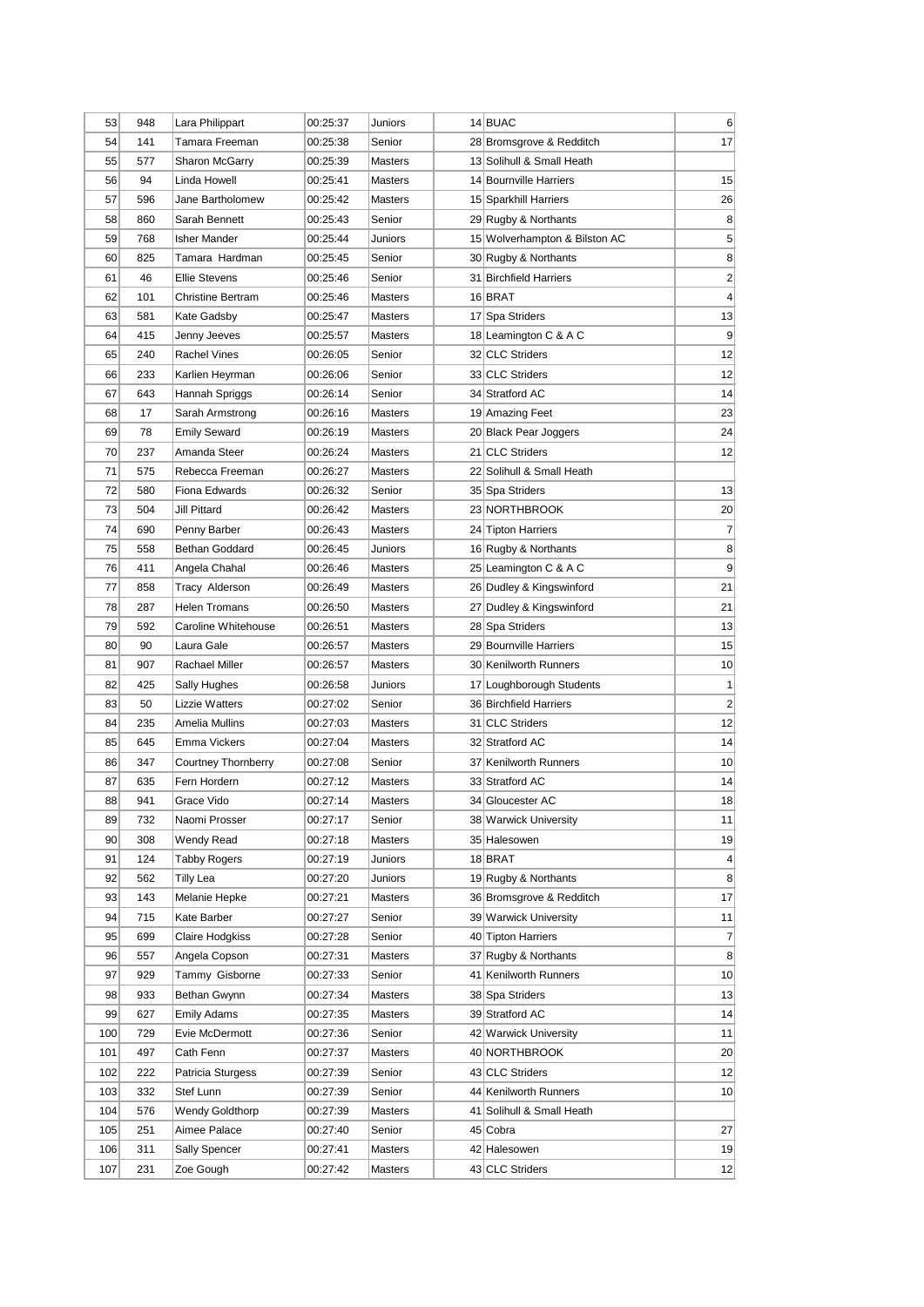| 109<br>944<br>Hannah Gomall<br>00:27:45<br>Senior<br>46<br>110<br>11<br>737<br>Sophia Tucker<br>00:27:54<br>47 Warwick University<br>Senior<br>111<br>329<br>Sara Habib<br>00:27:55<br>45 Kenilworth Runners<br><b>Masters</b><br>112<br>221<br><b>Theresa Woolley</b><br>00:27:59<br>Masters<br>46 Centurion<br>113<br>505<br><b>Clare Rowntree</b><br>48 NORTHBROOK<br>00:28:00<br>Senior<br>114<br>500<br>47 NORTHBROOK<br>Lynnie McDonald<br>00:28:04<br><b>Masters</b><br>115<br>118<br>Cathlyn Bone<br>00:28:05<br>Masters<br>48 BRAT<br>20 BUAC<br>116<br>188<br>Catrina Thomas<br>00:28:05<br>Juniors<br>117<br>911<br><b>Rosalind Brooks</b><br>49 Kenilworth Runners<br>00:28:06<br><b>Masters</b><br>403<br>118<br>Clare Hankinson<br>00:28:10<br>Senior<br>49 Sneyd Striders<br>119<br>707<br>50 Trentham AC<br>Kerry Dixon<br>00:28:13<br>Senior<br>120<br>743<br>Nicola Ross<br>00:28:21<br>50 west bromwich harriers<br><b>Masters</b><br>121<br>934<br>Kate Burford<br>00:28:22<br>Senior<br>51 Gloucester AC<br>122<br>51 Tamworth<br>29<br>655<br>Kate Molloy<br>00:28:23<br><b>Masters</b><br>123<br>939<br>00:28:24<br>52 Gloucester AC<br>Anna Midgely<br>Senior<br>124<br>492<br>52 NORTHBROOK<br>20<br>Amy Burdis<br>00:28:25<br>Masters<br>125<br>Caroline Park<br>23<br>23<br>00:28:28<br>Senior<br>53 Amazing Feet<br>126<br>264<br>Jayne Mumford<br>00:28:29<br>Masters<br>53 Coventry Godiva<br>127<br>824<br>Lorna Latimerßßßß<br>54 Rugby & Northants<br>8<br>00:28:31<br>Senior<br>5<br>128<br>779<br>55 Wolverhampton & Bilston AC<br><b>Emily Simmonds</b><br>00:28:32<br>Senior<br>5<br>129<br>759<br>56 Wolverhampton & Bilston AC<br>Lauren Evans<br>00:28:35<br>Senior<br>5<br>57 Wolverhampton & Bilston AC<br>130<br>776<br><b>Hayley Richards</b><br>00:28:40<br>Senior<br>131<br>392<br>58 Knowle & Dorridge RC<br>Emma Donelly<br>00:28:42<br>Senior<br>132<br>925<br>Emma Birtles<br>31<br>00:28:44<br>54 Peel road runners<br><b>Masters</b><br>133<br>14<br>630<br>Sarah Bland<br>55 Stratford AC<br>00:28:46<br><b>Masters</b><br>134<br>Rebecca Warren<br>21<br>288<br>00:28:55<br>Senior<br>59 Dudley & Kingswinford<br>135<br>327<br>10<br>Laura Gould<br>00:28:57<br>56 Kenilworth Runners<br><b>Masters</b><br>136<br>60 Bournville Harriers<br>903<br>Rhian Littlewood<br>00:28:58<br>Senior<br>137<br>259<br>Zarinda Batstone<br>57 Coventry Godiva<br>00:28:59<br>Masters<br>138<br>Helen Elsoueidi<br>58 Royal Sutton AC<br>22<br>536<br>00:29:00<br>Masters<br>11<br>139<br>727<br>Charlotte Jones?<br>00:29:03<br>Senior<br>61 Warwick University<br>140<br>277<br>Carol Fisher<br>00:29:09<br>59 Dudley & Kingswinford<br>21<br><b>Masters</b><br>141<br>11<br>723<br>Niamh Gent<br>00:29:10<br>21 Warwick University<br>Juniors<br>142<br>330<br>10<br>60 Kenilworth Runners<br>Sally Hicks<br>00:29:13<br><b>Masters</b><br>143<br>924<br>28<br>Abby Winchester<br>00:29:14<br>61 Telford Harriers<br><b>Masters</b><br>144<br>591<br>Lucy Tugwell<br>00:29:15<br>62 Spa Striders<br>Senior<br> 13 <br>145<br>447<br>22 Loughborough Students<br>Danielle Thompson<br>00:29:18<br>Juniors<br>1<br>146<br>878<br>Sophie Arnold<br>00:29:19<br>Senior<br>63 Sparkhill Harriers<br>26<br>147<br>62 Centurion<br>211<br>Andrea Burnett<br>00:29:20<br>Masters<br>25<br>8<br>148<br>823<br>Helen Jones<br>00:29:21<br>Masters<br>63 Rugby & Northants<br>64 Birchfield Harriers<br>$\overline{2}$<br>149<br>947<br>Faye Morley<br>00:29:22<br>Senior<br><b>Catherine Williams</b><br>64 Rugby & Northants<br>8<br>150<br>570<br>00:29:23<br>Masters<br>23 BUAC<br>151<br>156<br>Emma Clarke<br>00:29:24<br>Juniors<br>6<br>65 Massey Ferguson RC<br>152<br>471<br>Cathy McKeown<br>00:29:28<br>Masters<br>33<br>65 Gloucester AC<br>153<br>938<br>Kirsty Reid<br>00:29:29<br>Senior<br>18<br>154<br>778<br>Leah Rutter<br>00:29:31<br>24 Wolverhampton & Bilston AC<br>5<br>Juniors<br>24<br>155<br>60<br>Lorraine Griffiths<br>00:29:32<br>Masters<br>66 Black Pear Joggers<br>67 Centurion<br>156<br>922<br>Sharon Davies<br>00:29:33<br>Masters<br>25<br>157<br>935<br>Nicola Waters<br>00:29:39<br>68 Gloucester AC<br>18<br>Masters<br>158<br>25<br>Helen Smith<br>00:29:45<br>Masters<br>69 Amazing Feet<br>23<br>70 Telford Harriers<br>159<br>688<br>Lisa Yeomans<br>00:29:46<br>Masters<br>28<br>$\overline{7}$<br>160<br>689<br>Joanne Acha<br>00:29:47<br>71 Tipton Harriers<br>Masters<br>72 Kenilworth Runners<br>161<br>322<br>Michelle Cunningham<br>00:29:50<br>Masters<br>10<br>162<br>252<br>Jade Phillips<br>00:29:51<br>Senior<br>66 Cobra<br>27 | 108 | 684 | Victoria Doran | 00:27:43 | <b>Masters</b> | 44 Telford Harriers | 28 |
|-----------------------------------------------------------------------------------------------------------------------------------------------------------------------------------------------------------------------------------------------------------------------------------------------------------------------------------------------------------------------------------------------------------------------------------------------------------------------------------------------------------------------------------------------------------------------------------------------------------------------------------------------------------------------------------------------------------------------------------------------------------------------------------------------------------------------------------------------------------------------------------------------------------------------------------------------------------------------------------------------------------------------------------------------------------------------------------------------------------------------------------------------------------------------------------------------------------------------------------------------------------------------------------------------------------------------------------------------------------------------------------------------------------------------------------------------------------------------------------------------------------------------------------------------------------------------------------------------------------------------------------------------------------------------------------------------------------------------------------------------------------------------------------------------------------------------------------------------------------------------------------------------------------------------------------------------------------------------------------------------------------------------------------------------------------------------------------------------------------------------------------------------------------------------------------------------------------------------------------------------------------------------------------------------------------------------------------------------------------------------------------------------------------------------------------------------------------------------------------------------------------------------------------------------------------------------------------------------------------------------------------------------------------------------------------------------------------------------------------------------------------------------------------------------------------------------------------------------------------------------------------------------------------------------------------------------------------------------------------------------------------------------------------------------------------------------------------------------------------------------------------------------------------------------------------------------------------------------------------------------------------------------------------------------------------------------------------------------------------------------------------------------------------------------------------------------------------------------------------------------------------------------------------------------------------------------------------------------------------------------------------------------------------------------------------------------------------------------------------------------------------------------------------------------------------------------------------------------------------------------------------------------------------------------------------------------------------------------------------------------------------------------------------------------------------------------------------------------------------------------------------------------------------------------------------------------------------------------------------------------------------------------------------------------------------------------------------------------------------------------------------------------------------------------------------------------------------------------------------------------------------------------------------------------------------------------------------------------------------------------------|-----|-----|----------------|----------|----------------|---------------------|----|
|                                                                                                                                                                                                                                                                                                                                                                                                                                                                                                                                                                                                                                                                                                                                                                                                                                                                                                                                                                                                                                                                                                                                                                                                                                                                                                                                                                                                                                                                                                                                                                                                                                                                                                                                                                                                                                                                                                                                                                                                                                                                                                                                                                                                                                                                                                                                                                                                                                                                                                                                                                                                                                                                                                                                                                                                                                                                                                                                                                                                                                                                                                                                                                                                                                                                                                                                                                                                                                                                                                                                                                                                                                                                                                                                                                                                                                                                                                                                                                                                                                                                                                                                                                                                                                                                                                                                                                                                                                                                                                                                                                                                                             |     |     |                |          |                |                     |    |
|                                                                                                                                                                                                                                                                                                                                                                                                                                                                                                                                                                                                                                                                                                                                                                                                                                                                                                                                                                                                                                                                                                                                                                                                                                                                                                                                                                                                                                                                                                                                                                                                                                                                                                                                                                                                                                                                                                                                                                                                                                                                                                                                                                                                                                                                                                                                                                                                                                                                                                                                                                                                                                                                                                                                                                                                                                                                                                                                                                                                                                                                                                                                                                                                                                                                                                                                                                                                                                                                                                                                                                                                                                                                                                                                                                                                                                                                                                                                                                                                                                                                                                                                                                                                                                                                                                                                                                                                                                                                                                                                                                                                                             |     |     |                |          |                |                     |    |
|                                                                                                                                                                                                                                                                                                                                                                                                                                                                                                                                                                                                                                                                                                                                                                                                                                                                                                                                                                                                                                                                                                                                                                                                                                                                                                                                                                                                                                                                                                                                                                                                                                                                                                                                                                                                                                                                                                                                                                                                                                                                                                                                                                                                                                                                                                                                                                                                                                                                                                                                                                                                                                                                                                                                                                                                                                                                                                                                                                                                                                                                                                                                                                                                                                                                                                                                                                                                                                                                                                                                                                                                                                                                                                                                                                                                                                                                                                                                                                                                                                                                                                                                                                                                                                                                                                                                                                                                                                                                                                                                                                                                                             |     |     |                |          |                |                     | 10 |
|                                                                                                                                                                                                                                                                                                                                                                                                                                                                                                                                                                                                                                                                                                                                                                                                                                                                                                                                                                                                                                                                                                                                                                                                                                                                                                                                                                                                                                                                                                                                                                                                                                                                                                                                                                                                                                                                                                                                                                                                                                                                                                                                                                                                                                                                                                                                                                                                                                                                                                                                                                                                                                                                                                                                                                                                                                                                                                                                                                                                                                                                                                                                                                                                                                                                                                                                                                                                                                                                                                                                                                                                                                                                                                                                                                                                                                                                                                                                                                                                                                                                                                                                                                                                                                                                                                                                                                                                                                                                                                                                                                                                                             |     |     |                |          |                |                     | 25 |
|                                                                                                                                                                                                                                                                                                                                                                                                                                                                                                                                                                                                                                                                                                                                                                                                                                                                                                                                                                                                                                                                                                                                                                                                                                                                                                                                                                                                                                                                                                                                                                                                                                                                                                                                                                                                                                                                                                                                                                                                                                                                                                                                                                                                                                                                                                                                                                                                                                                                                                                                                                                                                                                                                                                                                                                                                                                                                                                                                                                                                                                                                                                                                                                                                                                                                                                                                                                                                                                                                                                                                                                                                                                                                                                                                                                                                                                                                                                                                                                                                                                                                                                                                                                                                                                                                                                                                                                                                                                                                                                                                                                                                             |     |     |                |          |                |                     | 20 |
|                                                                                                                                                                                                                                                                                                                                                                                                                                                                                                                                                                                                                                                                                                                                                                                                                                                                                                                                                                                                                                                                                                                                                                                                                                                                                                                                                                                                                                                                                                                                                                                                                                                                                                                                                                                                                                                                                                                                                                                                                                                                                                                                                                                                                                                                                                                                                                                                                                                                                                                                                                                                                                                                                                                                                                                                                                                                                                                                                                                                                                                                                                                                                                                                                                                                                                                                                                                                                                                                                                                                                                                                                                                                                                                                                                                                                                                                                                                                                                                                                                                                                                                                                                                                                                                                                                                                                                                                                                                                                                                                                                                                                             |     |     |                |          |                |                     | 20 |
|                                                                                                                                                                                                                                                                                                                                                                                                                                                                                                                                                                                                                                                                                                                                                                                                                                                                                                                                                                                                                                                                                                                                                                                                                                                                                                                                                                                                                                                                                                                                                                                                                                                                                                                                                                                                                                                                                                                                                                                                                                                                                                                                                                                                                                                                                                                                                                                                                                                                                                                                                                                                                                                                                                                                                                                                                                                                                                                                                                                                                                                                                                                                                                                                                                                                                                                                                                                                                                                                                                                                                                                                                                                                                                                                                                                                                                                                                                                                                                                                                                                                                                                                                                                                                                                                                                                                                                                                                                                                                                                                                                                                                             |     |     |                |          |                |                     | 4  |
|                                                                                                                                                                                                                                                                                                                                                                                                                                                                                                                                                                                                                                                                                                                                                                                                                                                                                                                                                                                                                                                                                                                                                                                                                                                                                                                                                                                                                                                                                                                                                                                                                                                                                                                                                                                                                                                                                                                                                                                                                                                                                                                                                                                                                                                                                                                                                                                                                                                                                                                                                                                                                                                                                                                                                                                                                                                                                                                                                                                                                                                                                                                                                                                                                                                                                                                                                                                                                                                                                                                                                                                                                                                                                                                                                                                                                                                                                                                                                                                                                                                                                                                                                                                                                                                                                                                                                                                                                                                                                                                                                                                                                             |     |     |                |          |                |                     | 6  |
|                                                                                                                                                                                                                                                                                                                                                                                                                                                                                                                                                                                                                                                                                                                                                                                                                                                                                                                                                                                                                                                                                                                                                                                                                                                                                                                                                                                                                                                                                                                                                                                                                                                                                                                                                                                                                                                                                                                                                                                                                                                                                                                                                                                                                                                                                                                                                                                                                                                                                                                                                                                                                                                                                                                                                                                                                                                                                                                                                                                                                                                                                                                                                                                                                                                                                                                                                                                                                                                                                                                                                                                                                                                                                                                                                                                                                                                                                                                                                                                                                                                                                                                                                                                                                                                                                                                                                                                                                                                                                                                                                                                                                             |     |     |                |          |                |                     | 10 |
|                                                                                                                                                                                                                                                                                                                                                                                                                                                                                                                                                                                                                                                                                                                                                                                                                                                                                                                                                                                                                                                                                                                                                                                                                                                                                                                                                                                                                                                                                                                                                                                                                                                                                                                                                                                                                                                                                                                                                                                                                                                                                                                                                                                                                                                                                                                                                                                                                                                                                                                                                                                                                                                                                                                                                                                                                                                                                                                                                                                                                                                                                                                                                                                                                                                                                                                                                                                                                                                                                                                                                                                                                                                                                                                                                                                                                                                                                                                                                                                                                                                                                                                                                                                                                                                                                                                                                                                                                                                                                                                                                                                                                             |     |     |                |          |                |                     | 30 |
|                                                                                                                                                                                                                                                                                                                                                                                                                                                                                                                                                                                                                                                                                                                                                                                                                                                                                                                                                                                                                                                                                                                                                                                                                                                                                                                                                                                                                                                                                                                                                                                                                                                                                                                                                                                                                                                                                                                                                                                                                                                                                                                                                                                                                                                                                                                                                                                                                                                                                                                                                                                                                                                                                                                                                                                                                                                                                                                                                                                                                                                                                                                                                                                                                                                                                                                                                                                                                                                                                                                                                                                                                                                                                                                                                                                                                                                                                                                                                                                                                                                                                                                                                                                                                                                                                                                                                                                                                                                                                                                                                                                                                             |     |     |                |          |                |                     | 16 |
|                                                                                                                                                                                                                                                                                                                                                                                                                                                                                                                                                                                                                                                                                                                                                                                                                                                                                                                                                                                                                                                                                                                                                                                                                                                                                                                                                                                                                                                                                                                                                                                                                                                                                                                                                                                                                                                                                                                                                                                                                                                                                                                                                                                                                                                                                                                                                                                                                                                                                                                                                                                                                                                                                                                                                                                                                                                                                                                                                                                                                                                                                                                                                                                                                                                                                                                                                                                                                                                                                                                                                                                                                                                                                                                                                                                                                                                                                                                                                                                                                                                                                                                                                                                                                                                                                                                                                                                                                                                                                                                                                                                                                             |     |     |                |          |                |                     |    |
|                                                                                                                                                                                                                                                                                                                                                                                                                                                                                                                                                                                                                                                                                                                                                                                                                                                                                                                                                                                                                                                                                                                                                                                                                                                                                                                                                                                                                                                                                                                                                                                                                                                                                                                                                                                                                                                                                                                                                                                                                                                                                                                                                                                                                                                                                                                                                                                                                                                                                                                                                                                                                                                                                                                                                                                                                                                                                                                                                                                                                                                                                                                                                                                                                                                                                                                                                                                                                                                                                                                                                                                                                                                                                                                                                                                                                                                                                                                                                                                                                                                                                                                                                                                                                                                                                                                                                                                                                                                                                                                                                                                                                             |     |     |                |          |                |                     | 18 |
|                                                                                                                                                                                                                                                                                                                                                                                                                                                                                                                                                                                                                                                                                                                                                                                                                                                                                                                                                                                                                                                                                                                                                                                                                                                                                                                                                                                                                                                                                                                                                                                                                                                                                                                                                                                                                                                                                                                                                                                                                                                                                                                                                                                                                                                                                                                                                                                                                                                                                                                                                                                                                                                                                                                                                                                                                                                                                                                                                                                                                                                                                                                                                                                                                                                                                                                                                                                                                                                                                                                                                                                                                                                                                                                                                                                                                                                                                                                                                                                                                                                                                                                                                                                                                                                                                                                                                                                                                                                                                                                                                                                                                             |     |     |                |          |                |                     |    |
|                                                                                                                                                                                                                                                                                                                                                                                                                                                                                                                                                                                                                                                                                                                                                                                                                                                                                                                                                                                                                                                                                                                                                                                                                                                                                                                                                                                                                                                                                                                                                                                                                                                                                                                                                                                                                                                                                                                                                                                                                                                                                                                                                                                                                                                                                                                                                                                                                                                                                                                                                                                                                                                                                                                                                                                                                                                                                                                                                                                                                                                                                                                                                                                                                                                                                                                                                                                                                                                                                                                                                                                                                                                                                                                                                                                                                                                                                                                                                                                                                                                                                                                                                                                                                                                                                                                                                                                                                                                                                                                                                                                                                             |     |     |                |          |                |                     | 18 |
|                                                                                                                                                                                                                                                                                                                                                                                                                                                                                                                                                                                                                                                                                                                                                                                                                                                                                                                                                                                                                                                                                                                                                                                                                                                                                                                                                                                                                                                                                                                                                                                                                                                                                                                                                                                                                                                                                                                                                                                                                                                                                                                                                                                                                                                                                                                                                                                                                                                                                                                                                                                                                                                                                                                                                                                                                                                                                                                                                                                                                                                                                                                                                                                                                                                                                                                                                                                                                                                                                                                                                                                                                                                                                                                                                                                                                                                                                                                                                                                                                                                                                                                                                                                                                                                                                                                                                                                                                                                                                                                                                                                                                             |     |     |                |          |                |                     |    |
|                                                                                                                                                                                                                                                                                                                                                                                                                                                                                                                                                                                                                                                                                                                                                                                                                                                                                                                                                                                                                                                                                                                                                                                                                                                                                                                                                                                                                                                                                                                                                                                                                                                                                                                                                                                                                                                                                                                                                                                                                                                                                                                                                                                                                                                                                                                                                                                                                                                                                                                                                                                                                                                                                                                                                                                                                                                                                                                                                                                                                                                                                                                                                                                                                                                                                                                                                                                                                                                                                                                                                                                                                                                                                                                                                                                                                                                                                                                                                                                                                                                                                                                                                                                                                                                                                                                                                                                                                                                                                                                                                                                                                             |     |     |                |          |                |                     |    |
|                                                                                                                                                                                                                                                                                                                                                                                                                                                                                                                                                                                                                                                                                                                                                                                                                                                                                                                                                                                                                                                                                                                                                                                                                                                                                                                                                                                                                                                                                                                                                                                                                                                                                                                                                                                                                                                                                                                                                                                                                                                                                                                                                                                                                                                                                                                                                                                                                                                                                                                                                                                                                                                                                                                                                                                                                                                                                                                                                                                                                                                                                                                                                                                                                                                                                                                                                                                                                                                                                                                                                                                                                                                                                                                                                                                                                                                                                                                                                                                                                                                                                                                                                                                                                                                                                                                                                                                                                                                                                                                                                                                                                             |     |     |                |          |                |                     |    |
|                                                                                                                                                                                                                                                                                                                                                                                                                                                                                                                                                                                                                                                                                                                                                                                                                                                                                                                                                                                                                                                                                                                                                                                                                                                                                                                                                                                                                                                                                                                                                                                                                                                                                                                                                                                                                                                                                                                                                                                                                                                                                                                                                                                                                                                                                                                                                                                                                                                                                                                                                                                                                                                                                                                                                                                                                                                                                                                                                                                                                                                                                                                                                                                                                                                                                                                                                                                                                                                                                                                                                                                                                                                                                                                                                                                                                                                                                                                                                                                                                                                                                                                                                                                                                                                                                                                                                                                                                                                                                                                                                                                                                             |     |     |                |          |                |                     |    |
|                                                                                                                                                                                                                                                                                                                                                                                                                                                                                                                                                                                                                                                                                                                                                                                                                                                                                                                                                                                                                                                                                                                                                                                                                                                                                                                                                                                                                                                                                                                                                                                                                                                                                                                                                                                                                                                                                                                                                                                                                                                                                                                                                                                                                                                                                                                                                                                                                                                                                                                                                                                                                                                                                                                                                                                                                                                                                                                                                                                                                                                                                                                                                                                                                                                                                                                                                                                                                                                                                                                                                                                                                                                                                                                                                                                                                                                                                                                                                                                                                                                                                                                                                                                                                                                                                                                                                                                                                                                                                                                                                                                                                             |     |     |                |          |                |                     |    |
|                                                                                                                                                                                                                                                                                                                                                                                                                                                                                                                                                                                                                                                                                                                                                                                                                                                                                                                                                                                                                                                                                                                                                                                                                                                                                                                                                                                                                                                                                                                                                                                                                                                                                                                                                                                                                                                                                                                                                                                                                                                                                                                                                                                                                                                                                                                                                                                                                                                                                                                                                                                                                                                                                                                                                                                                                                                                                                                                                                                                                                                                                                                                                                                                                                                                                                                                                                                                                                                                                                                                                                                                                                                                                                                                                                                                                                                                                                                                                                                                                                                                                                                                                                                                                                                                                                                                                                                                                                                                                                                                                                                                                             |     |     |                |          |                |                     |    |
|                                                                                                                                                                                                                                                                                                                                                                                                                                                                                                                                                                                                                                                                                                                                                                                                                                                                                                                                                                                                                                                                                                                                                                                                                                                                                                                                                                                                                                                                                                                                                                                                                                                                                                                                                                                                                                                                                                                                                                                                                                                                                                                                                                                                                                                                                                                                                                                                                                                                                                                                                                                                                                                                                                                                                                                                                                                                                                                                                                                                                                                                                                                                                                                                                                                                                                                                                                                                                                                                                                                                                                                                                                                                                                                                                                                                                                                                                                                                                                                                                                                                                                                                                                                                                                                                                                                                                                                                                                                                                                                                                                                                                             |     |     |                |          |                |                     |    |
|                                                                                                                                                                                                                                                                                                                                                                                                                                                                                                                                                                                                                                                                                                                                                                                                                                                                                                                                                                                                                                                                                                                                                                                                                                                                                                                                                                                                                                                                                                                                                                                                                                                                                                                                                                                                                                                                                                                                                                                                                                                                                                                                                                                                                                                                                                                                                                                                                                                                                                                                                                                                                                                                                                                                                                                                                                                                                                                                                                                                                                                                                                                                                                                                                                                                                                                                                                                                                                                                                                                                                                                                                                                                                                                                                                                                                                                                                                                                                                                                                                                                                                                                                                                                                                                                                                                                                                                                                                                                                                                                                                                                                             |     |     |                |          |                |                     |    |
|                                                                                                                                                                                                                                                                                                                                                                                                                                                                                                                                                                                                                                                                                                                                                                                                                                                                                                                                                                                                                                                                                                                                                                                                                                                                                                                                                                                                                                                                                                                                                                                                                                                                                                                                                                                                                                                                                                                                                                                                                                                                                                                                                                                                                                                                                                                                                                                                                                                                                                                                                                                                                                                                                                                                                                                                                                                                                                                                                                                                                                                                                                                                                                                                                                                                                                                                                                                                                                                                                                                                                                                                                                                                                                                                                                                                                                                                                                                                                                                                                                                                                                                                                                                                                                                                                                                                                                                                                                                                                                                                                                                                                             |     |     |                |          |                |                     |    |
|                                                                                                                                                                                                                                                                                                                                                                                                                                                                                                                                                                                                                                                                                                                                                                                                                                                                                                                                                                                                                                                                                                                                                                                                                                                                                                                                                                                                                                                                                                                                                                                                                                                                                                                                                                                                                                                                                                                                                                                                                                                                                                                                                                                                                                                                                                                                                                                                                                                                                                                                                                                                                                                                                                                                                                                                                                                                                                                                                                                                                                                                                                                                                                                                                                                                                                                                                                                                                                                                                                                                                                                                                                                                                                                                                                                                                                                                                                                                                                                                                                                                                                                                                                                                                                                                                                                                                                                                                                                                                                                                                                                                                             |     |     |                |          |                |                     |    |
|                                                                                                                                                                                                                                                                                                                                                                                                                                                                                                                                                                                                                                                                                                                                                                                                                                                                                                                                                                                                                                                                                                                                                                                                                                                                                                                                                                                                                                                                                                                                                                                                                                                                                                                                                                                                                                                                                                                                                                                                                                                                                                                                                                                                                                                                                                                                                                                                                                                                                                                                                                                                                                                                                                                                                                                                                                                                                                                                                                                                                                                                                                                                                                                                                                                                                                                                                                                                                                                                                                                                                                                                                                                                                                                                                                                                                                                                                                                                                                                                                                                                                                                                                                                                                                                                                                                                                                                                                                                                                                                                                                                                                             |     |     |                |          |                |                     |    |
|                                                                                                                                                                                                                                                                                                                                                                                                                                                                                                                                                                                                                                                                                                                                                                                                                                                                                                                                                                                                                                                                                                                                                                                                                                                                                                                                                                                                                                                                                                                                                                                                                                                                                                                                                                                                                                                                                                                                                                                                                                                                                                                                                                                                                                                                                                                                                                                                                                                                                                                                                                                                                                                                                                                                                                                                                                                                                                                                                                                                                                                                                                                                                                                                                                                                                                                                                                                                                                                                                                                                                                                                                                                                                                                                                                                                                                                                                                                                                                                                                                                                                                                                                                                                                                                                                                                                                                                                                                                                                                                                                                                                                             |     |     |                |          |                |                     |    |
|                                                                                                                                                                                                                                                                                                                                                                                                                                                                                                                                                                                                                                                                                                                                                                                                                                                                                                                                                                                                                                                                                                                                                                                                                                                                                                                                                                                                                                                                                                                                                                                                                                                                                                                                                                                                                                                                                                                                                                                                                                                                                                                                                                                                                                                                                                                                                                                                                                                                                                                                                                                                                                                                                                                                                                                                                                                                                                                                                                                                                                                                                                                                                                                                                                                                                                                                                                                                                                                                                                                                                                                                                                                                                                                                                                                                                                                                                                                                                                                                                                                                                                                                                                                                                                                                                                                                                                                                                                                                                                                                                                                                                             |     |     |                |          |                |                     | 15 |
|                                                                                                                                                                                                                                                                                                                                                                                                                                                                                                                                                                                                                                                                                                                                                                                                                                                                                                                                                                                                                                                                                                                                                                                                                                                                                                                                                                                                                                                                                                                                                                                                                                                                                                                                                                                                                                                                                                                                                                                                                                                                                                                                                                                                                                                                                                                                                                                                                                                                                                                                                                                                                                                                                                                                                                                                                                                                                                                                                                                                                                                                                                                                                                                                                                                                                                                                                                                                                                                                                                                                                                                                                                                                                                                                                                                                                                                                                                                                                                                                                                                                                                                                                                                                                                                                                                                                                                                                                                                                                                                                                                                                                             |     |     |                |          |                |                     |    |
|                                                                                                                                                                                                                                                                                                                                                                                                                                                                                                                                                                                                                                                                                                                                                                                                                                                                                                                                                                                                                                                                                                                                                                                                                                                                                                                                                                                                                                                                                                                                                                                                                                                                                                                                                                                                                                                                                                                                                                                                                                                                                                                                                                                                                                                                                                                                                                                                                                                                                                                                                                                                                                                                                                                                                                                                                                                                                                                                                                                                                                                                                                                                                                                                                                                                                                                                                                                                                                                                                                                                                                                                                                                                                                                                                                                                                                                                                                                                                                                                                                                                                                                                                                                                                                                                                                                                                                                                                                                                                                                                                                                                                             |     |     |                |          |                |                     |    |
|                                                                                                                                                                                                                                                                                                                                                                                                                                                                                                                                                                                                                                                                                                                                                                                                                                                                                                                                                                                                                                                                                                                                                                                                                                                                                                                                                                                                                                                                                                                                                                                                                                                                                                                                                                                                                                                                                                                                                                                                                                                                                                                                                                                                                                                                                                                                                                                                                                                                                                                                                                                                                                                                                                                                                                                                                                                                                                                                                                                                                                                                                                                                                                                                                                                                                                                                                                                                                                                                                                                                                                                                                                                                                                                                                                                                                                                                                                                                                                                                                                                                                                                                                                                                                                                                                                                                                                                                                                                                                                                                                                                                                             |     |     |                |          |                |                     |    |
|                                                                                                                                                                                                                                                                                                                                                                                                                                                                                                                                                                                                                                                                                                                                                                                                                                                                                                                                                                                                                                                                                                                                                                                                                                                                                                                                                                                                                                                                                                                                                                                                                                                                                                                                                                                                                                                                                                                                                                                                                                                                                                                                                                                                                                                                                                                                                                                                                                                                                                                                                                                                                                                                                                                                                                                                                                                                                                                                                                                                                                                                                                                                                                                                                                                                                                                                                                                                                                                                                                                                                                                                                                                                                                                                                                                                                                                                                                                                                                                                                                                                                                                                                                                                                                                                                                                                                                                                                                                                                                                                                                                                                             |     |     |                |          |                |                     |    |
|                                                                                                                                                                                                                                                                                                                                                                                                                                                                                                                                                                                                                                                                                                                                                                                                                                                                                                                                                                                                                                                                                                                                                                                                                                                                                                                                                                                                                                                                                                                                                                                                                                                                                                                                                                                                                                                                                                                                                                                                                                                                                                                                                                                                                                                                                                                                                                                                                                                                                                                                                                                                                                                                                                                                                                                                                                                                                                                                                                                                                                                                                                                                                                                                                                                                                                                                                                                                                                                                                                                                                                                                                                                                                                                                                                                                                                                                                                                                                                                                                                                                                                                                                                                                                                                                                                                                                                                                                                                                                                                                                                                                                             |     |     |                |          |                |                     |    |
|                                                                                                                                                                                                                                                                                                                                                                                                                                                                                                                                                                                                                                                                                                                                                                                                                                                                                                                                                                                                                                                                                                                                                                                                                                                                                                                                                                                                                                                                                                                                                                                                                                                                                                                                                                                                                                                                                                                                                                                                                                                                                                                                                                                                                                                                                                                                                                                                                                                                                                                                                                                                                                                                                                                                                                                                                                                                                                                                                                                                                                                                                                                                                                                                                                                                                                                                                                                                                                                                                                                                                                                                                                                                                                                                                                                                                                                                                                                                                                                                                                                                                                                                                                                                                                                                                                                                                                                                                                                                                                                                                                                                                             |     |     |                |          |                |                     |    |
|                                                                                                                                                                                                                                                                                                                                                                                                                                                                                                                                                                                                                                                                                                                                                                                                                                                                                                                                                                                                                                                                                                                                                                                                                                                                                                                                                                                                                                                                                                                                                                                                                                                                                                                                                                                                                                                                                                                                                                                                                                                                                                                                                                                                                                                                                                                                                                                                                                                                                                                                                                                                                                                                                                                                                                                                                                                                                                                                                                                                                                                                                                                                                                                                                                                                                                                                                                                                                                                                                                                                                                                                                                                                                                                                                                                                                                                                                                                                                                                                                                                                                                                                                                                                                                                                                                                                                                                                                                                                                                                                                                                                                             |     |     |                |          |                |                     |    |
|                                                                                                                                                                                                                                                                                                                                                                                                                                                                                                                                                                                                                                                                                                                                                                                                                                                                                                                                                                                                                                                                                                                                                                                                                                                                                                                                                                                                                                                                                                                                                                                                                                                                                                                                                                                                                                                                                                                                                                                                                                                                                                                                                                                                                                                                                                                                                                                                                                                                                                                                                                                                                                                                                                                                                                                                                                                                                                                                                                                                                                                                                                                                                                                                                                                                                                                                                                                                                                                                                                                                                                                                                                                                                                                                                                                                                                                                                                                                                                                                                                                                                                                                                                                                                                                                                                                                                                                                                                                                                                                                                                                                                             |     |     |                |          |                |                     |    |
|                                                                                                                                                                                                                                                                                                                                                                                                                                                                                                                                                                                                                                                                                                                                                                                                                                                                                                                                                                                                                                                                                                                                                                                                                                                                                                                                                                                                                                                                                                                                                                                                                                                                                                                                                                                                                                                                                                                                                                                                                                                                                                                                                                                                                                                                                                                                                                                                                                                                                                                                                                                                                                                                                                                                                                                                                                                                                                                                                                                                                                                                                                                                                                                                                                                                                                                                                                                                                                                                                                                                                                                                                                                                                                                                                                                                                                                                                                                                                                                                                                                                                                                                                                                                                                                                                                                                                                                                                                                                                                                                                                                                                             |     |     |                |          |                |                     |    |
|                                                                                                                                                                                                                                                                                                                                                                                                                                                                                                                                                                                                                                                                                                                                                                                                                                                                                                                                                                                                                                                                                                                                                                                                                                                                                                                                                                                                                                                                                                                                                                                                                                                                                                                                                                                                                                                                                                                                                                                                                                                                                                                                                                                                                                                                                                                                                                                                                                                                                                                                                                                                                                                                                                                                                                                                                                                                                                                                                                                                                                                                                                                                                                                                                                                                                                                                                                                                                                                                                                                                                                                                                                                                                                                                                                                                                                                                                                                                                                                                                                                                                                                                                                                                                                                                                                                                                                                                                                                                                                                                                                                                                             |     |     |                |          |                |                     |    |
|                                                                                                                                                                                                                                                                                                                                                                                                                                                                                                                                                                                                                                                                                                                                                                                                                                                                                                                                                                                                                                                                                                                                                                                                                                                                                                                                                                                                                                                                                                                                                                                                                                                                                                                                                                                                                                                                                                                                                                                                                                                                                                                                                                                                                                                                                                                                                                                                                                                                                                                                                                                                                                                                                                                                                                                                                                                                                                                                                                                                                                                                                                                                                                                                                                                                                                                                                                                                                                                                                                                                                                                                                                                                                                                                                                                                                                                                                                                                                                                                                                                                                                                                                                                                                                                                                                                                                                                                                                                                                                                                                                                                                             |     |     |                |          |                |                     |    |
|                                                                                                                                                                                                                                                                                                                                                                                                                                                                                                                                                                                                                                                                                                                                                                                                                                                                                                                                                                                                                                                                                                                                                                                                                                                                                                                                                                                                                                                                                                                                                                                                                                                                                                                                                                                                                                                                                                                                                                                                                                                                                                                                                                                                                                                                                                                                                                                                                                                                                                                                                                                                                                                                                                                                                                                                                                                                                                                                                                                                                                                                                                                                                                                                                                                                                                                                                                                                                                                                                                                                                                                                                                                                                                                                                                                                                                                                                                                                                                                                                                                                                                                                                                                                                                                                                                                                                                                                                                                                                                                                                                                                                             |     |     |                |          |                |                     |    |
|                                                                                                                                                                                                                                                                                                                                                                                                                                                                                                                                                                                                                                                                                                                                                                                                                                                                                                                                                                                                                                                                                                                                                                                                                                                                                                                                                                                                                                                                                                                                                                                                                                                                                                                                                                                                                                                                                                                                                                                                                                                                                                                                                                                                                                                                                                                                                                                                                                                                                                                                                                                                                                                                                                                                                                                                                                                                                                                                                                                                                                                                                                                                                                                                                                                                                                                                                                                                                                                                                                                                                                                                                                                                                                                                                                                                                                                                                                                                                                                                                                                                                                                                                                                                                                                                                                                                                                                                                                                                                                                                                                                                                             |     |     |                |          |                |                     |    |
|                                                                                                                                                                                                                                                                                                                                                                                                                                                                                                                                                                                                                                                                                                                                                                                                                                                                                                                                                                                                                                                                                                                                                                                                                                                                                                                                                                                                                                                                                                                                                                                                                                                                                                                                                                                                                                                                                                                                                                                                                                                                                                                                                                                                                                                                                                                                                                                                                                                                                                                                                                                                                                                                                                                                                                                                                                                                                                                                                                                                                                                                                                                                                                                                                                                                                                                                                                                                                                                                                                                                                                                                                                                                                                                                                                                                                                                                                                                                                                                                                                                                                                                                                                                                                                                                                                                                                                                                                                                                                                                                                                                                                             |     |     |                |          |                |                     |    |
|                                                                                                                                                                                                                                                                                                                                                                                                                                                                                                                                                                                                                                                                                                                                                                                                                                                                                                                                                                                                                                                                                                                                                                                                                                                                                                                                                                                                                                                                                                                                                                                                                                                                                                                                                                                                                                                                                                                                                                                                                                                                                                                                                                                                                                                                                                                                                                                                                                                                                                                                                                                                                                                                                                                                                                                                                                                                                                                                                                                                                                                                                                                                                                                                                                                                                                                                                                                                                                                                                                                                                                                                                                                                                                                                                                                                                                                                                                                                                                                                                                                                                                                                                                                                                                                                                                                                                                                                                                                                                                                                                                                                                             |     |     |                |          |                |                     |    |
|                                                                                                                                                                                                                                                                                                                                                                                                                                                                                                                                                                                                                                                                                                                                                                                                                                                                                                                                                                                                                                                                                                                                                                                                                                                                                                                                                                                                                                                                                                                                                                                                                                                                                                                                                                                                                                                                                                                                                                                                                                                                                                                                                                                                                                                                                                                                                                                                                                                                                                                                                                                                                                                                                                                                                                                                                                                                                                                                                                                                                                                                                                                                                                                                                                                                                                                                                                                                                                                                                                                                                                                                                                                                                                                                                                                                                                                                                                                                                                                                                                                                                                                                                                                                                                                                                                                                                                                                                                                                                                                                                                                                                             |     |     |                |          |                |                     |    |
|                                                                                                                                                                                                                                                                                                                                                                                                                                                                                                                                                                                                                                                                                                                                                                                                                                                                                                                                                                                                                                                                                                                                                                                                                                                                                                                                                                                                                                                                                                                                                                                                                                                                                                                                                                                                                                                                                                                                                                                                                                                                                                                                                                                                                                                                                                                                                                                                                                                                                                                                                                                                                                                                                                                                                                                                                                                                                                                                                                                                                                                                                                                                                                                                                                                                                                                                                                                                                                                                                                                                                                                                                                                                                                                                                                                                                                                                                                                                                                                                                                                                                                                                                                                                                                                                                                                                                                                                                                                                                                                                                                                                                             |     |     |                |          |                |                     |    |
|                                                                                                                                                                                                                                                                                                                                                                                                                                                                                                                                                                                                                                                                                                                                                                                                                                                                                                                                                                                                                                                                                                                                                                                                                                                                                                                                                                                                                                                                                                                                                                                                                                                                                                                                                                                                                                                                                                                                                                                                                                                                                                                                                                                                                                                                                                                                                                                                                                                                                                                                                                                                                                                                                                                                                                                                                                                                                                                                                                                                                                                                                                                                                                                                                                                                                                                                                                                                                                                                                                                                                                                                                                                                                                                                                                                                                                                                                                                                                                                                                                                                                                                                                                                                                                                                                                                                                                                                                                                                                                                                                                                                                             |     |     |                |          |                |                     |    |
|                                                                                                                                                                                                                                                                                                                                                                                                                                                                                                                                                                                                                                                                                                                                                                                                                                                                                                                                                                                                                                                                                                                                                                                                                                                                                                                                                                                                                                                                                                                                                                                                                                                                                                                                                                                                                                                                                                                                                                                                                                                                                                                                                                                                                                                                                                                                                                                                                                                                                                                                                                                                                                                                                                                                                                                                                                                                                                                                                                                                                                                                                                                                                                                                                                                                                                                                                                                                                                                                                                                                                                                                                                                                                                                                                                                                                                                                                                                                                                                                                                                                                                                                                                                                                                                                                                                                                                                                                                                                                                                                                                                                                             |     |     |                |          |                |                     |    |
|                                                                                                                                                                                                                                                                                                                                                                                                                                                                                                                                                                                                                                                                                                                                                                                                                                                                                                                                                                                                                                                                                                                                                                                                                                                                                                                                                                                                                                                                                                                                                                                                                                                                                                                                                                                                                                                                                                                                                                                                                                                                                                                                                                                                                                                                                                                                                                                                                                                                                                                                                                                                                                                                                                                                                                                                                                                                                                                                                                                                                                                                                                                                                                                                                                                                                                                                                                                                                                                                                                                                                                                                                                                                                                                                                                                                                                                                                                                                                                                                                                                                                                                                                                                                                                                                                                                                                                                                                                                                                                                                                                                                                             |     |     |                |          |                |                     |    |
|                                                                                                                                                                                                                                                                                                                                                                                                                                                                                                                                                                                                                                                                                                                                                                                                                                                                                                                                                                                                                                                                                                                                                                                                                                                                                                                                                                                                                                                                                                                                                                                                                                                                                                                                                                                                                                                                                                                                                                                                                                                                                                                                                                                                                                                                                                                                                                                                                                                                                                                                                                                                                                                                                                                                                                                                                                                                                                                                                                                                                                                                                                                                                                                                                                                                                                                                                                                                                                                                                                                                                                                                                                                                                                                                                                                                                                                                                                                                                                                                                                                                                                                                                                                                                                                                                                                                                                                                                                                                                                                                                                                                                             |     |     |                |          |                |                     |    |
|                                                                                                                                                                                                                                                                                                                                                                                                                                                                                                                                                                                                                                                                                                                                                                                                                                                                                                                                                                                                                                                                                                                                                                                                                                                                                                                                                                                                                                                                                                                                                                                                                                                                                                                                                                                                                                                                                                                                                                                                                                                                                                                                                                                                                                                                                                                                                                                                                                                                                                                                                                                                                                                                                                                                                                                                                                                                                                                                                                                                                                                                                                                                                                                                                                                                                                                                                                                                                                                                                                                                                                                                                                                                                                                                                                                                                                                                                                                                                                                                                                                                                                                                                                                                                                                                                                                                                                                                                                                                                                                                                                                                                             |     |     |                |          |                |                     |    |
|                                                                                                                                                                                                                                                                                                                                                                                                                                                                                                                                                                                                                                                                                                                                                                                                                                                                                                                                                                                                                                                                                                                                                                                                                                                                                                                                                                                                                                                                                                                                                                                                                                                                                                                                                                                                                                                                                                                                                                                                                                                                                                                                                                                                                                                                                                                                                                                                                                                                                                                                                                                                                                                                                                                                                                                                                                                                                                                                                                                                                                                                                                                                                                                                                                                                                                                                                                                                                                                                                                                                                                                                                                                                                                                                                                                                                                                                                                                                                                                                                                                                                                                                                                                                                                                                                                                                                                                                                                                                                                                                                                                                                             |     |     |                |          |                |                     |    |
|                                                                                                                                                                                                                                                                                                                                                                                                                                                                                                                                                                                                                                                                                                                                                                                                                                                                                                                                                                                                                                                                                                                                                                                                                                                                                                                                                                                                                                                                                                                                                                                                                                                                                                                                                                                                                                                                                                                                                                                                                                                                                                                                                                                                                                                                                                                                                                                                                                                                                                                                                                                                                                                                                                                                                                                                                                                                                                                                                                                                                                                                                                                                                                                                                                                                                                                                                                                                                                                                                                                                                                                                                                                                                                                                                                                                                                                                                                                                                                                                                                                                                                                                                                                                                                                                                                                                                                                                                                                                                                                                                                                                                             |     |     |                |          |                |                     |    |
|                                                                                                                                                                                                                                                                                                                                                                                                                                                                                                                                                                                                                                                                                                                                                                                                                                                                                                                                                                                                                                                                                                                                                                                                                                                                                                                                                                                                                                                                                                                                                                                                                                                                                                                                                                                                                                                                                                                                                                                                                                                                                                                                                                                                                                                                                                                                                                                                                                                                                                                                                                                                                                                                                                                                                                                                                                                                                                                                                                                                                                                                                                                                                                                                                                                                                                                                                                                                                                                                                                                                                                                                                                                                                                                                                                                                                                                                                                                                                                                                                                                                                                                                                                                                                                                                                                                                                                                                                                                                                                                                                                                                                             |     |     |                |          |                |                     |    |
|                                                                                                                                                                                                                                                                                                                                                                                                                                                                                                                                                                                                                                                                                                                                                                                                                                                                                                                                                                                                                                                                                                                                                                                                                                                                                                                                                                                                                                                                                                                                                                                                                                                                                                                                                                                                                                                                                                                                                                                                                                                                                                                                                                                                                                                                                                                                                                                                                                                                                                                                                                                                                                                                                                                                                                                                                                                                                                                                                                                                                                                                                                                                                                                                                                                                                                                                                                                                                                                                                                                                                                                                                                                                                                                                                                                                                                                                                                                                                                                                                                                                                                                                                                                                                                                                                                                                                                                                                                                                                                                                                                                                                             |     |     |                |          |                |                     |    |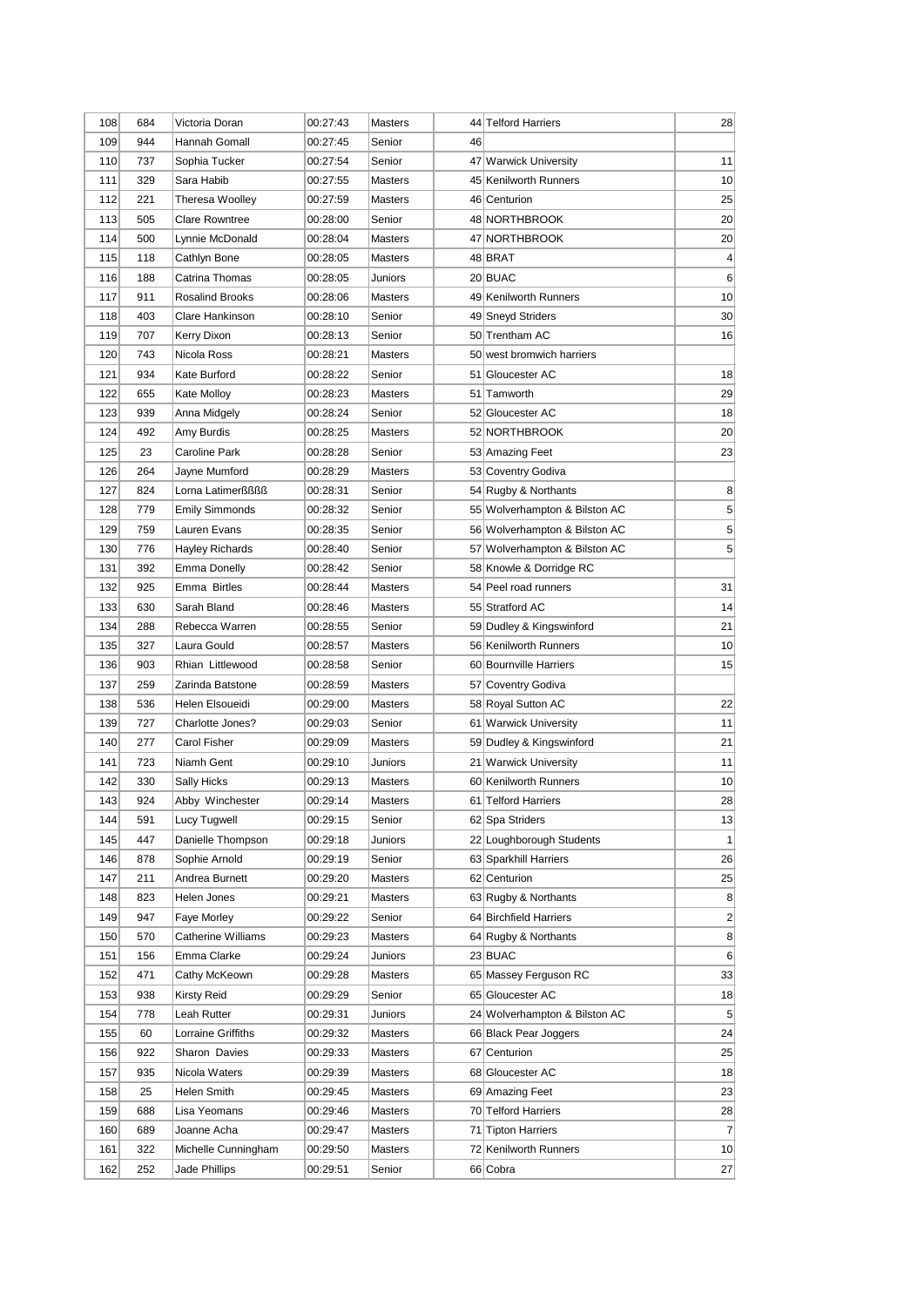| 163 | 92  | Jude Glynn             | 00:29:54 | Masters        | 73 Bournville Harriers        | 15                      |
|-----|-----|------------------------|----------|----------------|-------------------------------|-------------------------|
| 164 | 106 | Rachel Brown           | 00:29:55 | Masters        | 74 BRAT                       | $\overline{4}$          |
| 165 | 713 | Rosemary Wilson        | 00:29:56 | Masters        | 75 Trentham AC                | 16                      |
| 166 | 349 | Kerry Allen            | 00:30:05 | Masters        | 76 Kings Heath Running Club   | 32                      |
| 167 | 942 | Zoe Shepherd           | 00:30:08 | Masters        | 77 Rugby & Northants          | 8                       |
| 168 | 139 | Charlotte Ball         | 00:30:09 | Masters        | 78 Bromsgrove & Redditch      | 17                      |
| 169 | 579 | Jude Baum              | 00:30:10 | <b>Masters</b> | 79 Spa Striders               | 13                      |
| 170 | 133 | Sarah Wallis           | 00:30:14 | Senior         | 67 BRAT                       | $\overline{4}$          |
| 171 | 767 | Melissa Lowke          | 00:30:15 | Senior         | 68 Wolverhampton & Bilston AC | 5                       |
| 172 | 894 | Gemma Evans            | 00:30:16 | Juniors        | 25 Wolverhampton & Bilston AC | 5                       |
| 173 | 548 | Rachel Thebridge       | 00:30:18 | Senior         | 69 Royal Sutton AC            | 22                      |
| 174 | 227 | Sheela Hobdon          | 00:30:23 | Masters        | 80 Kenilworth Runners         | 10                      |
| 175 | 138 | Jane Anderson          | 00:30:24 | <b>Masters</b> | 81 Bromsgrove & Redditch      | 17                      |
| 176 | 892 | <b>Emily Campion</b>   | 00:30:25 | Juniors        | 26 Royal Sutton AC            | 22                      |
| 177 | 554 | Minerva CHESSER        | 00:30:28 | Masters        | 82 Rugby & Northants          | 8                       |
| 178 | 82  | Helen Stanley          | 00:30:34 | Masters        | 83 Black Pear Joggers         | 24                      |
| 179 | 285 | Lynn Sprague           | 00:30:35 | <b>Masters</b> | 84 Dudley & Kingswinford      | 21                      |
| 180 | 937 | Charlotte Hall         | 00:30:38 | Senior         | 70 Gloucester AC              | 18                      |
| 181 | 874 | Emma Abbey             | 00:30:44 | Masters        | 85 CLC Striders               | 12                      |
| 182 | 275 | Karen Doy              | 00:31:02 | Masters        | 86 Dudley & Kingswinford      | 21                      |
| 183 | 301 | Caroline Lambert       | 00:31:03 | <b>Masters</b> | 87 Halesowen                  | 19                      |
| 184 | 276 | Jacqui Elson-Whittaker | 00:31:04 | <b>Masters</b> | 88 Dudley & Kingswinford      | 21                      |
| 185 | 28  | Sarah Capewell         | 00:31:07 | Senior         | 71 Birchfield Harriers        | 2                       |
| 186 | 659 | Lisa Stretton          | 00:31:21 | Masters        | 89 Tamworth                   | 29                      |
| 187 | 219 | Jeanette Robathan      | 00:31:24 | Masters        | 90 Centurion                  | 25                      |
| 188 | 409 | Carol Blower           | 00:31:40 | Masters        | 91 Leamington C & A C         | 9                       |
| 189 | 361 | Lara Foster            | 00:31:41 | <b>Masters</b> | 92 Kings Heath Running Club   | 32                      |
| 190 | 709 | Jill Phillips          | 00:31:46 | Masters        | 93 Trentham AC                | 16                      |
| 191 | 47  | Kimberley Thomas       | 00:31:49 | Senior         | 72 Birchfield Harriers        | $\overline{\mathbf{c}}$ |
| 192 | 640 | Rebecca Pridham        | 00:31:56 | Masters        | 94 Stratford AC               | 14                      |
| 193 | 242 | Jess Carey             | 00:32:01 | Senior         | 73 Cobra                      | 27                      |
| 194 | 83  | Joanne Walker          | 00:32:02 | <b>Masters</b> | 95 Black Pear Joggers         | 24                      |
| 195 | 605 | Jennifer Price         | 00:32:03 | Senior         | 74 Sparkhill Harriers         | 26                      |
| 196 | 314 | Daniella Apagyi        | 00:32:08 | Senior         | 75 Kenilworth Runners         | 10                      |
| 197 | 893 | Tina Smith             | 00:32:09 | Masters        | 96 Wolverhampton & Bilston AC | 5                       |
| 198 | 587 | Lorraine Parsons       | 00:32:13 | <b>Masters</b> | 97 Spa Striders               | 13                      |
| 199 | 245 | Nicki Davies           | 00:32:16 | Masters        | 98 Cobra                      | 27                      |
| 200 | 920 | Nicola Jennings        | 00:32:21 | <b>Masters</b> | 99 Trentham AC                | 16                      |
| 201 | 249 | Sally Morton           | 00:32:23 | Senior         | 76 Cobra                      | 27                      |
| 202 | 282 | Hannah McGuire         | 00:32:27 | Senior         | 77 Dudley & Kingswinford      | 21                      |
| 203 | 391 | Amanda Thompson        | 00:32:30 | Masters        | 100 Sneyd Striders            | 30 <sup>2</sup>         |
| 204 | 274 | Sarah Cox              | 00:32:33 | Masters        | 101 Dudley & Kingswinford     | 21                      |
| 205 | 70  | Alison Louise Gleave   | 00:32:34 | <b>Masters</b> | 102 Black Pear Joggers        | 24                      |
| 206 | 606 | Lisa Abbott            | 00:32:38 | Senior         | 78 Sphinx A.C.                | 34                      |
| 207 | 520 | Michelle Kenny         | 00:32:39 | <b>Masters</b> | 103 Nuneaton Harriers         | 3                       |
| 208 | 829 | Helen Attwood          | 00:32:42 | Masters        | 104 Halesowen                 | 19                      |
| 209 | 228 | Ewelina Skolimowska    | 00:32:52 | Senior         | 79 Black Pear Joggers         | 24                      |
| 210 | 72  | Simone Melia           | 00:32:54 | Masters        | 105 Black Pear Joggers        | 24                      |
| 211 | 612 | Laura Pibworth         | 00:32:55 | Senior         | 80 Sphinx A.C.                | 34                      |
| 212 | 850 | Jo Young               | 00:33:00 | Masters        | 106 Stratford AC              | 14                      |
| 213 | 532 | Margaret Smith         | 00:33:01 | Masters        | 107 Peel road runners         | 31                      |
| 214 | 726 | Fiona Jackson          | 00:33:06 | Juniors        | 27 Warwick University         | 11                      |
| 215 | 246 | Teresa Halliday        | 00:33:07 | Masters        | 108 Cobra                     | 27                      |
| 216 | 79  | Claire Emma Shacklock  | 00:33:08 | Senior         | 81 Black Pear Joggers         | 24                      |
| 217 |     |                        |          |                | 109 Kenilworth Runners        | 10                      |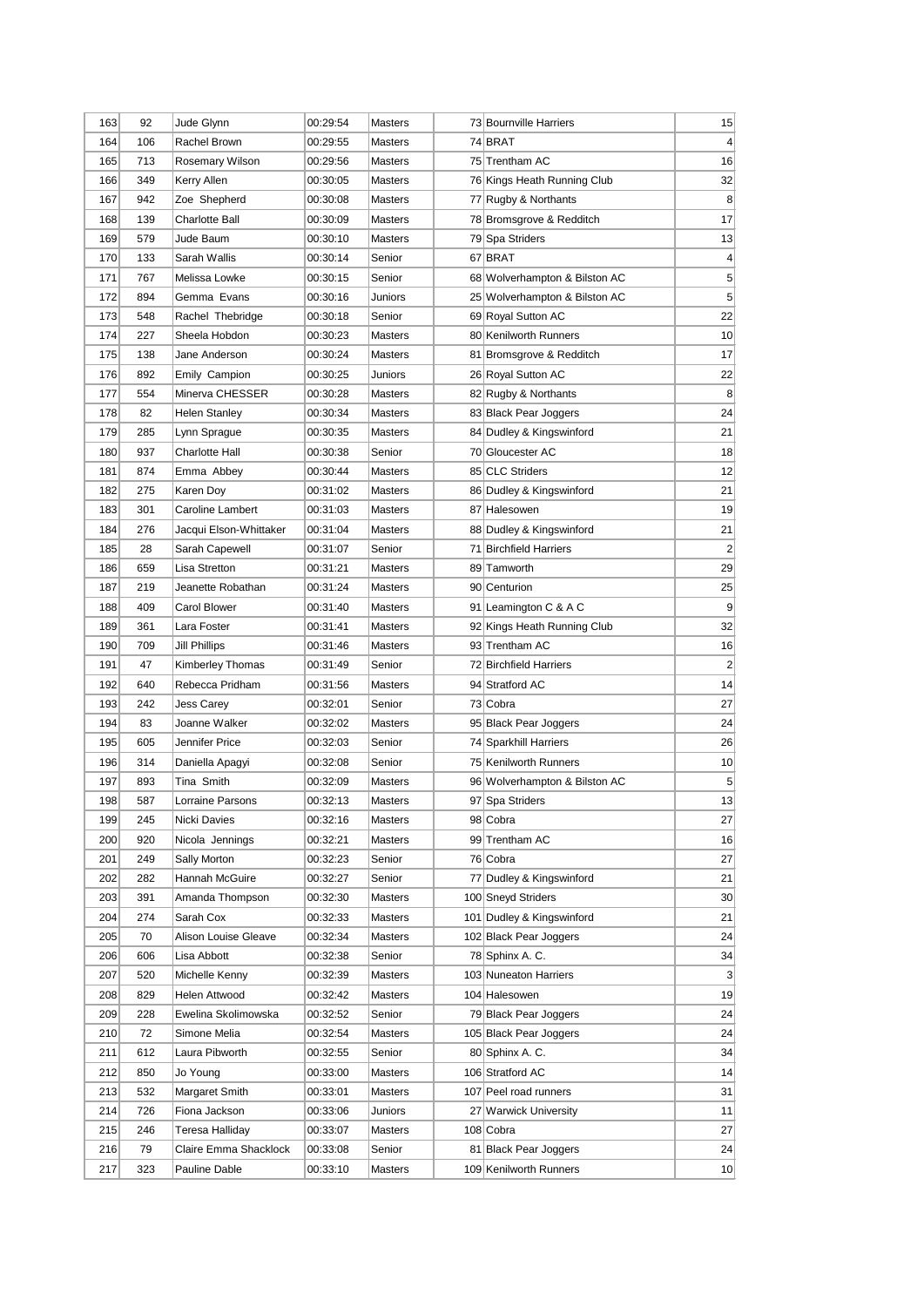| 218 | 9   | Anne Kelsall           | 00:33:13 | Masters        | 110 ALDRIDGE RUNNING CLUB     | 35              |
|-----|-----|------------------------|----------|----------------|-------------------------------|-----------------|
| 219 | 291 | Anna Cosimetti         | 00:33:27 | <b>Masters</b> | 111 Halesowen                 | 19              |
| 220 | 918 | Clare Quinn            | 00:33:31 | Senior         | 82 Kings Heath Running Club   | 32              |
| 221 | 529 | Helen Manton           | 00:33:34 | <b>Masters</b> | 112 Peel road runners         | 31              |
| 222 | 381 | Kate Christian         | 00:33:35 | Masters        | 113 Sneyd Striders            | 30 <sup>°</sup> |
| 223 | 917 | Liz Comley             | 00:33:39 | <b>Masters</b> | 114 Dudley & Kingswinford     | 21              |
| 224 | 654 | Fiona Meldrum          | 00:33:40 | <b>Masters</b> | 115 Tamworth                  | 29              |
| 225 | 765 | Imogen Harley          | 00:33:49 | Senior         | 83 Wolverhampton & Bilston AC | 5               |
| 226 | 26  | Louise Weber           | 00:33:52 | <b>Masters</b> | 116 Amazing Feet              | 23              |
| 227 | 487 | Lisa Young             | 00:33:58 | Senior         | 84 Massey Ferguson RC         | 33              |
| 228 | 371 | Barbara Partridge      | 00:34:02 | Masters        | 117 Kings Heath Running Club  | 32              |
| 229 | 830 | <b>Marion Bailey</b>   | 00:34:03 | Masters        | 118 Halesowen                 | 19              |
| 230 | 378 | <b>Sharon Timms</b>    | 00:34:04 | <b>Masters</b> | 119 Kings Heath Running Club  | 32              |
| 231 | 281 | Sally McConville       | 00:34:05 | Masters        | 120 Dudley & Kingswinford     | 21              |
| 232 | 877 | Marion Jennette        | 00:34:08 | <b>Masters</b> | 121 Massey Ferguson RC        | 33              |
| 233 | 410 | Delia Caruana          | 00:34:10 | <b>Masters</b> | 122 Leamington C & A C        | 9               |
| 234 | 278 | Samantha Hemming       | 00:34:13 | Senior         | 85 Dudley & Kingswinford      | 21              |
| 235 | 528 | Val Lawson             | 00:34:17 | <b>Masters</b> | 123 Peel road runners         | 31              |
| 236 | 831 | Margaret Ehrenburg     | 00:34:24 | Masters        | 124 Sparkhill Harriers        | 26              |
| 237 | 494 | Julie Cozens           | 00:34:25 | <b>Masters</b> | 125 NORTHBROOK                | 20              |
| 238 | 932 | Helen King             | 00:34:31 | <b>Masters</b> | 126 Sphinx A.C.               | 34              |
| 239 | 891 | Margaret Crosswell     | 00:34:33 | <b>Masters</b> | 127 Worcester AC              |                 |
| 240 | 147 | <b>Holly Smith</b>     | 00:34:40 | Senior         | 86 Bromsgrove & Redditch      | 17              |
| 241 | 81  | Rebecca Spencer        | 00:34:44 | <b>Masters</b> | 128 Black Pear Joggers        | 24              |
| 242 | 99  | Sarah Bakewell         | 00:34:44 | Senior         | 87 BRAT                       | 4               |
| 243 | 840 | Jenna Probert          | 00:34:47 | Senior         | 88 Sneyd Striders             | 30              |
| 244 | 97  | Lesley Pymm            | 00:34:50 | <b>Masters</b> | 129 Bournville Harriers       | 15              |
| 245 | 650 | Dawn Cross             | 00:34:54 | <b>Masters</b> | 130 Tamworth                  | 29              |
| 246 | 3   | Lizi Chambers          | 00:34:58 | Senior         | 89 ALDRIDGE RUNNING CLUB      | 35              |
| 247 | 839 | Claire Hill            | 00:35:05 | Senior         | 90 Sneyd Striders             | 30 <sup>°</sup> |
| 248 | 936 | Hannah Bennett         | 00:35:06 | Senior         | 91 Gloucester AC              | 18              |
| 249 | 461 | Wendy Foxall           | 00:35:12 | <b>Masters</b> | 131 Massey Ferguson RC        | 33              |
| 250 | 216 | Sam Horsefall          | 00:35:13 | Senior         | 92 Centurion                  | 25              |
| 251 | 356 | Kelly Chilton-Davies   | 00:35:14 | Senior         | 93 Kings Heath Running Club   | 32              |
| 252 | 615 | Jackie Stuart          | 00:35:18 | <b>Masters</b> | 132 Sphinx A. C.              | 34              |
| 253 | 470 | Carol Martin           | 00:35:23 | <b>Masters</b> | 133 Massey Ferguson RC        | 33              |
| 254 | 213 | Clare Colquhoun        | 00:35:31 | Masters        | 134 Centurion                 | 25              |
| 255 | 870 | Daisy Ireton           | 00:35:32 | Juniors        | 28 Warwick University         | 11              |
| 256 | 365 | Ceridwen Howell        | 00:35:45 | Masters        | 135 Kings Heath Running Club  | 32              |
| 257 | 527 | Jo Insley              | 00:35:47 | Senior         | 94 Peel road runners          | 31              |
| 258 | 718 | Caitlin Burrows        | 00:35:51 | Senior         | 95 Warwick University         | 11              |
| 259 | 220 | Ursula Scott           | 00:35:55 | Masters        | 136 Centurion                 | 25              |
| 260 | 852 | Sheila Johnson         | 00:36:00 | Masters        | 137 Massey Ferguson RC        | 33              |
| 261 | 457 | Debbie Davis           | 00:36:14 | Masters        | 138 Massey Ferguson RC        | 33              |
| 262 | 286 | <b>Charlotte Tonks</b> | 00:36:16 | Masters        | 139 Dudley & Kingswinford     | 21              |
| 263 | 468 | Alison Lowe            | 00:36:17 | Masters        | 140 Massey Ferguson RC        | 33              |
| 264 | 837 | Gemma Wright           | 00:36:25 | Senior         | 96 Sneyd Striders             | 30              |
| 265 | 835 | Tracey Jackson         | 00:36:26 | Masters        | 141 Sneyd Striders            | 30 <sup>°</sup> |
| 266 | 603 | Mary Oldham            | 00:36:27 | Senior         | 97 Sparkhill Harriers         | 26              |
| 267 | 465 | Cathy Keay             | 00:36:31 | Masters        | 142 Massey Ferguson RC        | 33              |
| 268 | 686 | Emma Hodges            | 00:36:32 | Masters        | 143 Telford Harriers          | 28              |
| 269 | 20  | Karen Kimberly         | 00:36:46 | Masters        | 144 Amazing Feet              | 23              |
| 270 | 485 | Anna Towey             | 00:37:16 | Masters        | 145 Massey Ferguson RC        | 33              |
| 271 | 14  | Jane Quinn             | 00:37:46 | Masters        | 146 ALDRIDGE RUNNING CLUB     | 35              |
| 272 | 280 | Sarah Krivosic         | 00:37:47 | Masters        | 147 Dudley & Kingswinford     | 21              |